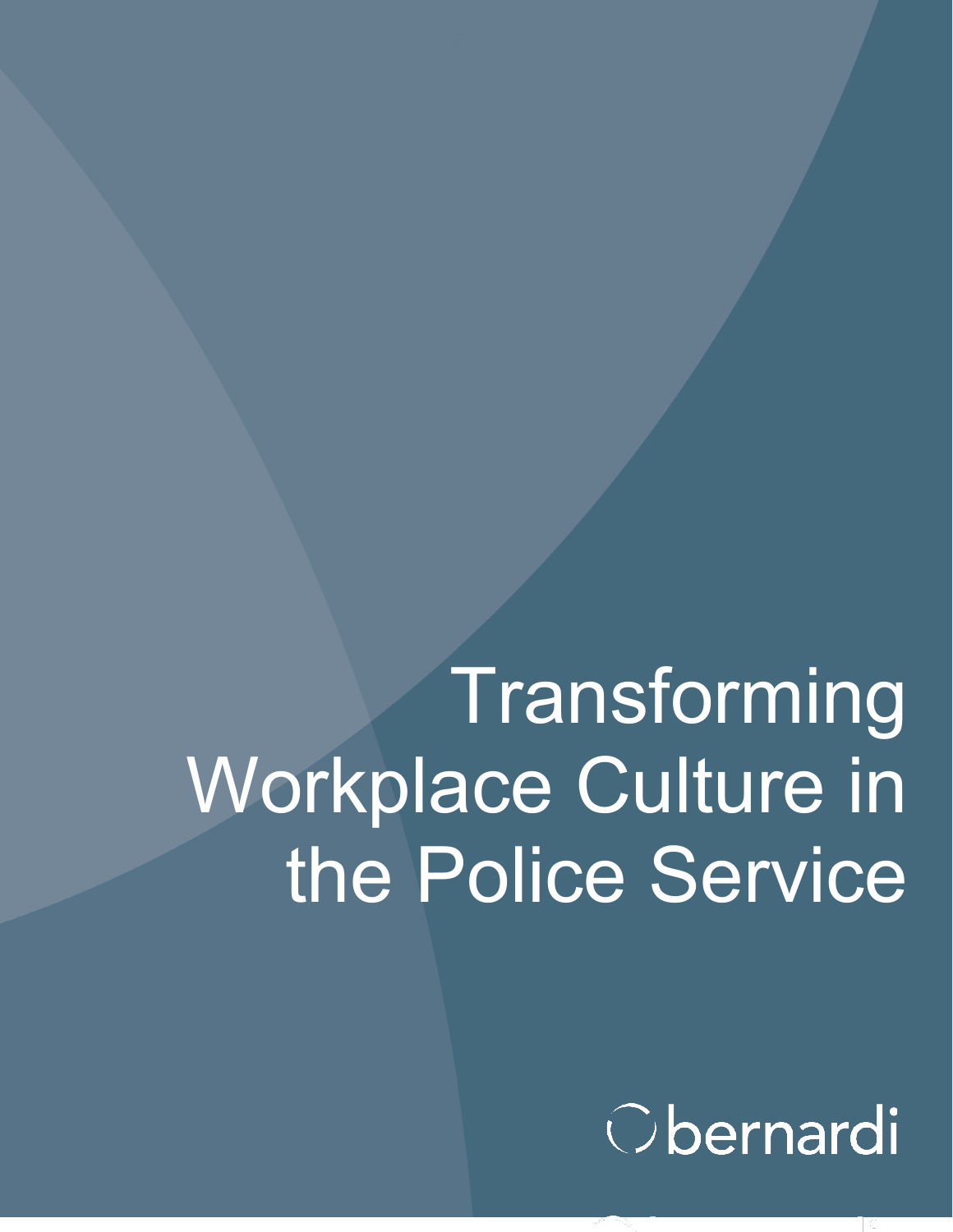## <span id="page-1-0"></span>**Transforming Police Culture**

## <span id="page-1-1"></span>**CONTENTS**

| 1. |                                                                              |  |
|----|------------------------------------------------------------------------------|--|
| 2. |                                                                              |  |
|    |                                                                              |  |
|    |                                                                              |  |
|    |                                                                              |  |
|    |                                                                              |  |
|    |                                                                              |  |
| 3. |                                                                              |  |
|    |                                                                              |  |
|    |                                                                              |  |
|    |                                                                              |  |
|    |                                                                              |  |
|    |                                                                              |  |
| 4. |                                                                              |  |
| 5. |                                                                              |  |
| 6. |                                                                              |  |
| 7. |                                                                              |  |
|    |                                                                              |  |
| 1. |                                                                              |  |
|    | Leaders are, or want to be, friends with the people who report to them  10   |  |
|    |                                                                              |  |
|    |                                                                              |  |
|    | Expectations to be tough and tolerate interpersonal conflict and teasing  11 |  |
|    |                                                                              |  |

## Obernardi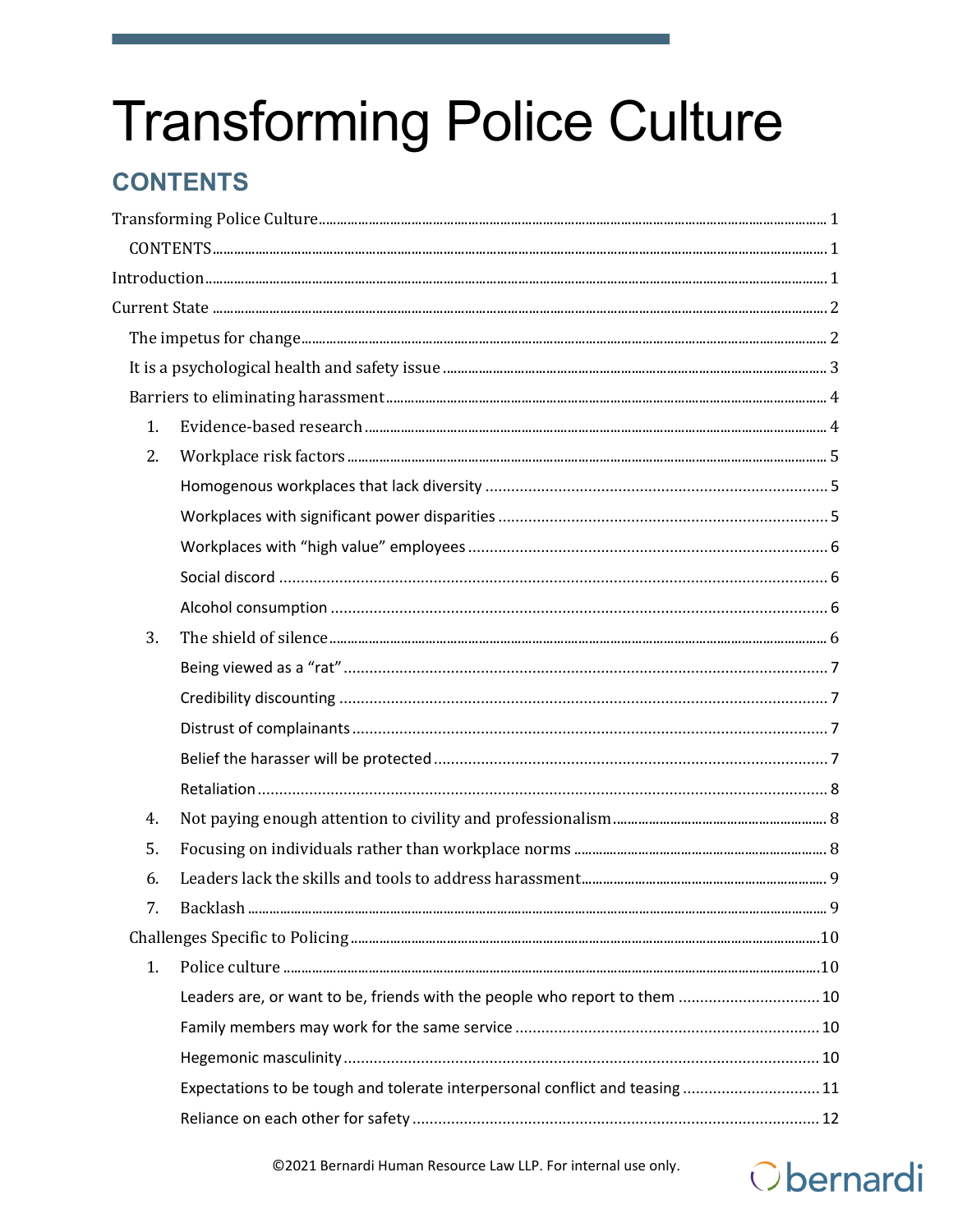| 2. |  |
|----|--|
|    |  |
|    |  |
|    |  |
|    |  |
|    |  |
|    |  |
|    |  |
| 1. |  |
|    |  |
|    |  |
|    |  |
|    |  |
|    |  |
|    |  |
|    |  |
| 2. |  |
|    |  |
|    |  |
|    |  |
| 3. |  |
|    |  |
| 4. |  |
|    |  |
|    |  |
|    |  |
|    |  |
|    |  |
|    |  |
|    |  |
|    |  |
|    |  |
|    |  |

## Obernardi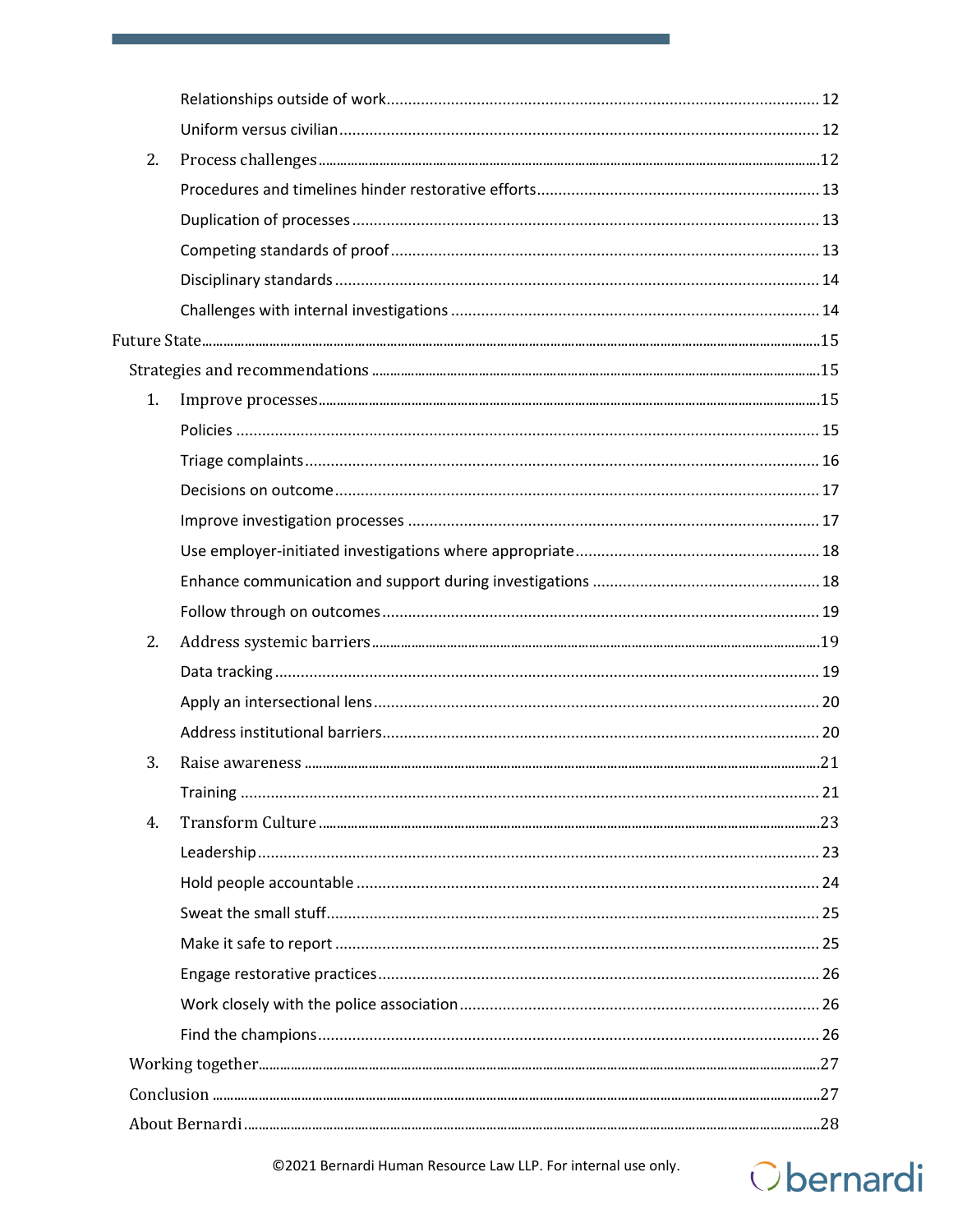## <span id="page-3-0"></span>Introduction

The Toronto Police Service and the OPP are committed to eradicating harassment and discrimination in police services and to acting as leaders in driving positive change in police culture.

In support of that important goal, on November 15, 2021 the Toronto Police Service and the OPP organized a roundtable meeting of representatives of various police services across the province, as well as the RCMP.



The purpose of the roundtable meeting was twofold:

- i) to discuss challenges in addressing and eliminating harassment and discrimination in the police service; and
- ii) to explore whether and how to work together to achieve the common goal of creating and maintaining psychologically safe and respectful workplaces.

The roundtable was facilitated by The Bernardi Centre. The Bernardi Centre is the training arm of Bernardi Human Resource Law LLP, a human resource law firm that has extensive experience working with police agencies across the province.

In this report, we:

- provide evidence-based information about the persistence of harassment
- share insights and recommendations based on decades of conducting work with police agencies
- summarize the discussions from the November 15th roundtable meeting, including an action plan for moving forward

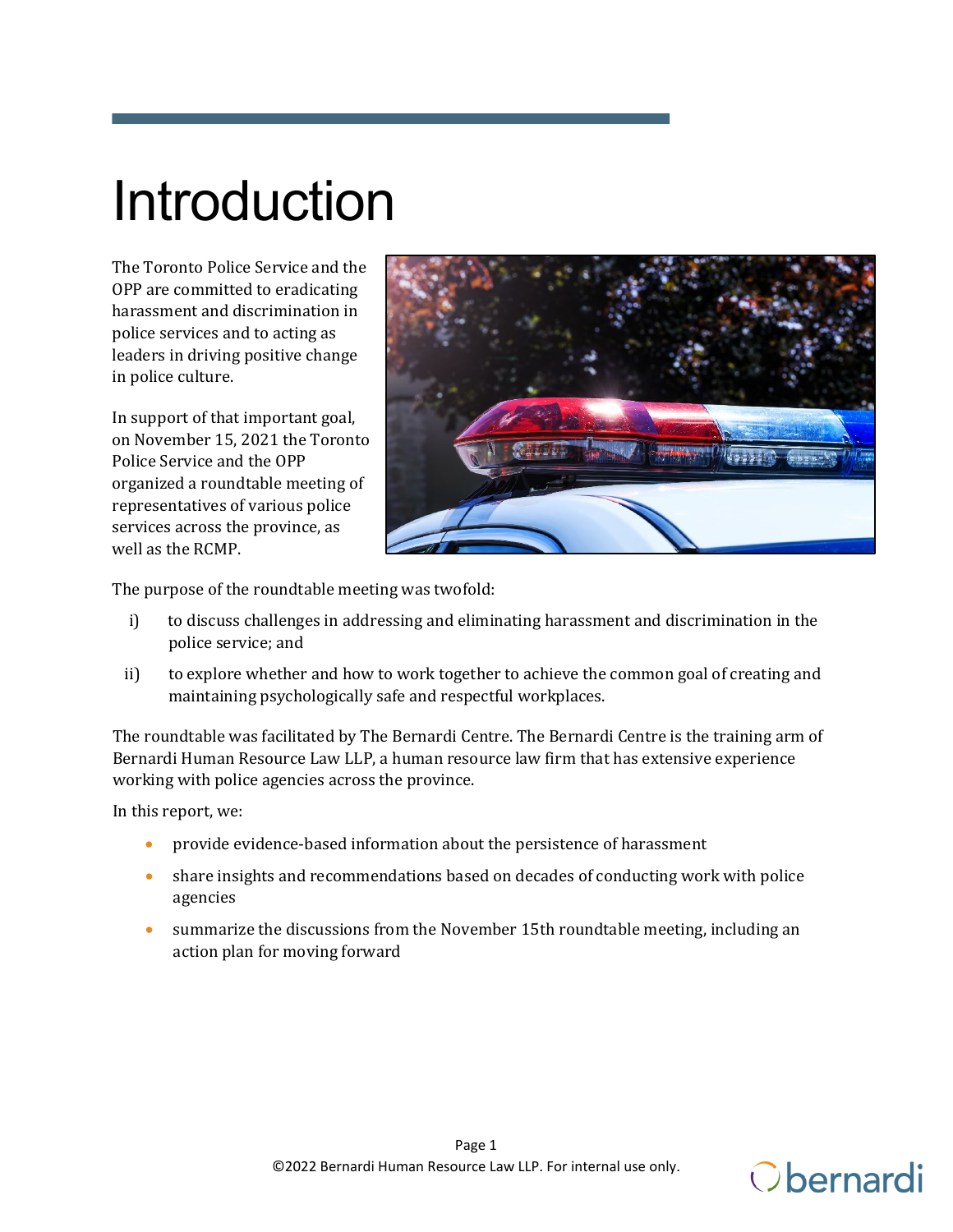## <span id="page-4-0"></span>Current State

Headlines and news programs across the country reveal stories of workplace bullying, harassment and sexual harassment in policing. It is being experienced in police services of all sizes.

There are common themes that emerge from these stories that reveal an overarching culture where:

> • stereotypical gender norms are enforced



- sexual comments, innuendoes, gestures and "jokes" are normalized
- demeaning comments or conduct based on sex and gender are frequent
- mobbing (i.e., group bullying) and gender-based harassment exist
- rumours and gossip are common
- the chain of command acts as a barrier to change
- there is a culture of silence keeping people from coming forward
- there is a strong distrust of the internal complaint and investigation process.

## <span id="page-4-1"></span>**THE IMPETUS FOR CHANGE**

Society is changing. So too are societal norms and tolerance for harassment and discrimination. Sexual and racial harassment have garnered the most attention, but all forms of harassment are being called out in the workplace. Police culture needs to adapt to reflect changes in societal norms.

In organizations where change is already happening, we are seeing:

- a rejection of authoritarian, rigid chain of command structures
- insistence on respect above strict adherence to authority
- a shift toward more collaborative approaches
- greater emphasis on inclusivity and a call for an end to harassment of all types

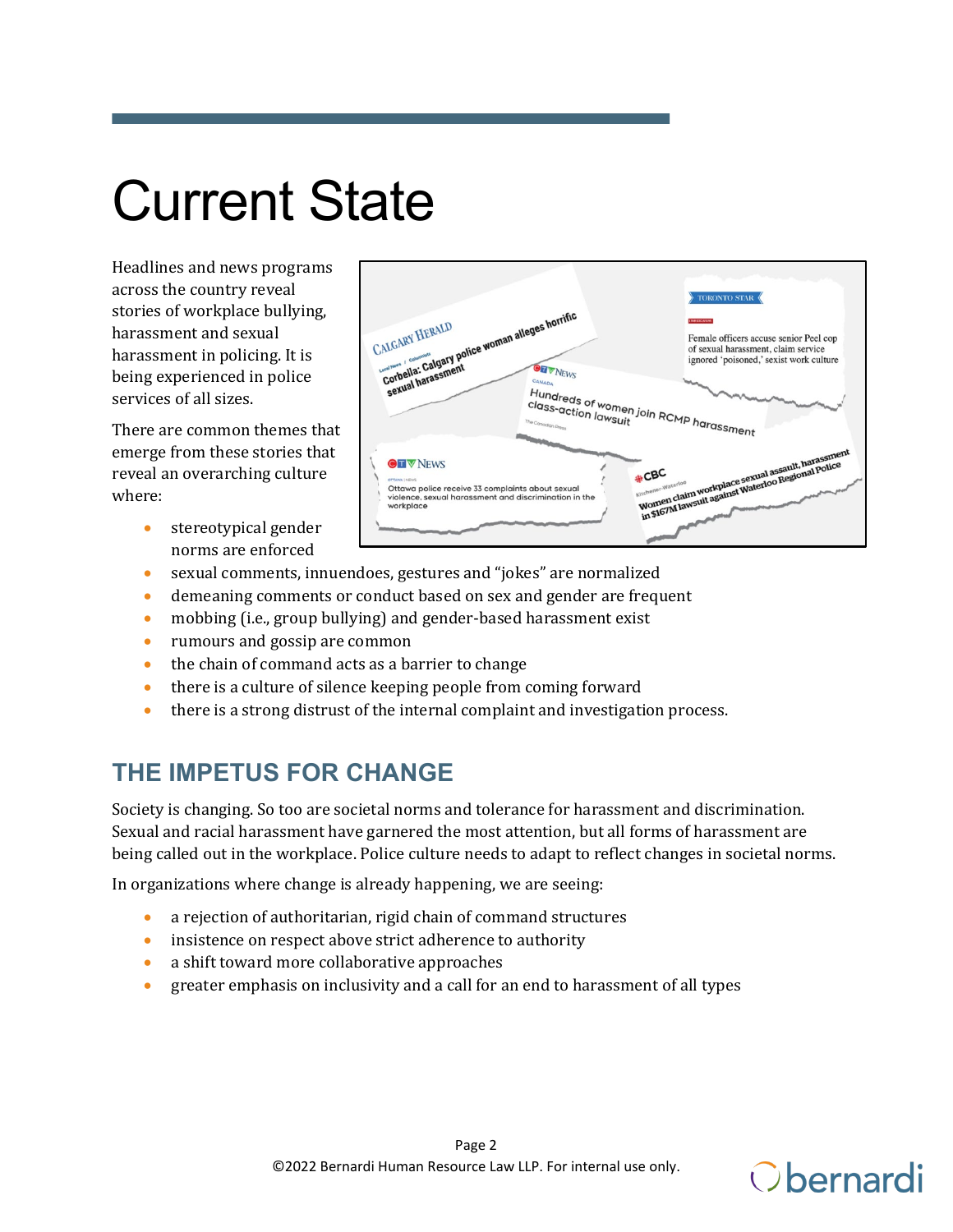Agencies that resist the tide of societal shifts risk organizational and legal repercussions, which are increasingly visible to the public eye. Recent human rights case law in the police sector make it evident that time is up, and change is due.<sup>[1](#page-5-1)</sup>

## <span id="page-5-0"></span>**IT IS A PSYCHOLOGICAL HEALTH AND SAFETY ISSUE**

The workplace should be a place where members are safe, physically and psychologically. Fortunately, closer attention is being paid to workplace mental health, including in the police service.

Harassment is a barrier to psychological health and safety. The *National Standard for Psychological Health and Safety in the Workplace*[2](#page-5-2) defines civility and respect as:



*A workplace where employees are respectful and considerate in their interactions with one another, as well as with customers, clients and the public. Civility and respect are based on showing esteem, care and consideration for others, and acknowledging their dignity.*

A civil and respectful workplace results in:

- greater job satisfaction and perception of fairness
- positive attitudes and improved morale
- better teamwork and engagement in problem resolution
- greater interest in personal development
- enhanced supervisor-staff relationships
- reduction in sick leave and turnover<sup>[3](#page-5-3)</sup>

The impact of harassment on mental health is significant. Victims of harassment and those who are exposed to it may experience:

- depression, anxiety and PTSD
- drug and alcohol dependency
- physical manifestations of stress
- more sick time and leaves of absence
- diminished safety, morale and productivity

<span id="page-5-3"></span><sup>3</sup> Canadian Centre for Occupational Health and Safety:



<span id="page-5-1"></span><sup>1</sup> *McWilliam v. Toronto Police Services Board*, 2020 HRTO 574

<span id="page-5-2"></span><sup>2</sup> The National Standard for Psychological Health and Safety in the Workplace identifies 13 psycho-social factors important to psychological safety one of which is civility and respect

[https://www.ccohs.ca/oshanswers/psychosocial/mentalhealth\\_risk.html](https://www.ccohs.ca/oshanswers/psychosocial/mentalhealth_risk.html)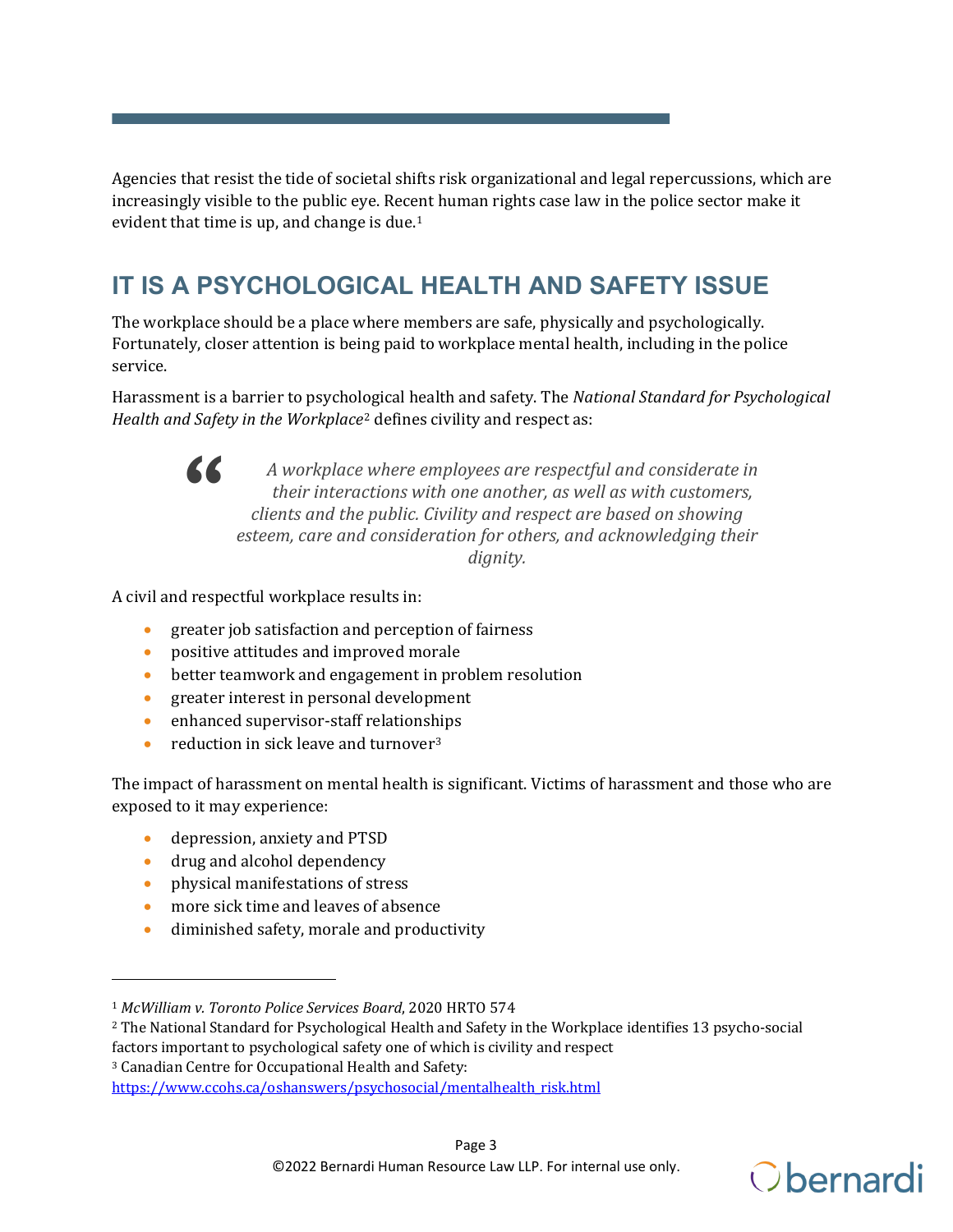• a breakdown in personal and work relationships

In response, individuals leave the jobs they love by resigning from the service or transferring to different units to escape an intolerable environment.

But it's not just the targets who are impacted. Harassment affects everyone.



*The damaging personal effects of harassment are not limited to victims. There is growing understanding that employees who observe or perceive mistreatment in their workplace can also suffer mental and physical harm. [4](#page-6-2)*

## <span id="page-6-0"></span>**BARRIERS TO ELIMINATING HARASSMENT**

## <span id="page-6-1"></span>**1. Evidence-based research**

For decades organizations have tried to eliminate workplace harassment and discrimination. Employers have implemented policies, investigated complaints and provided respect-in-theworkplace training to hundreds of thousands of employees. And yet it persists, with some reports indicating it is getting worse. The question is, "why"?

In 2016 the U.S. Equal Employment Opportunity Commission (EEOC) set out to answer that very question by establishing the *Select Task Force on the Study of Harassment in the Workplace*. Although their focus was on sexual harassment, their findings can be extrapolated to other types of harassment and discrimination, including workplace bullying and racial harassment and discrimination. Their report was released in June 2016*.[5](#page-6-3)*

Because the task force was focused on prevention, it extended its review to behaviours that might not meet the legal definition of harassment but which, if left unchecked, could lead to it.

The task force found that:

- harassment largely goes unreported harassment victims are more likely to avoid the harasser, downplay the behaviour or ignore it, with a formal complaint being the least likely response
- workplace culture can either allow harassment to flourish or prevent it from happening and leadership plays a critical role in that culture – it truly does start at the top



<span id="page-6-2"></span><sup>4</sup> *Select Task Force on the Study of Harassment in the Workplace* Report of Co-Chairs Chai R. Feldblum & Victoria A. Lipnic, June 2016

<span id="page-6-3"></span><sup>5</sup> The task force was comprised of 16 members representing academia from various social science disciplines (sociology, psychology and industrial psychologists), lawyers for both employers and employees, employer and employee advocacy groups and organized labour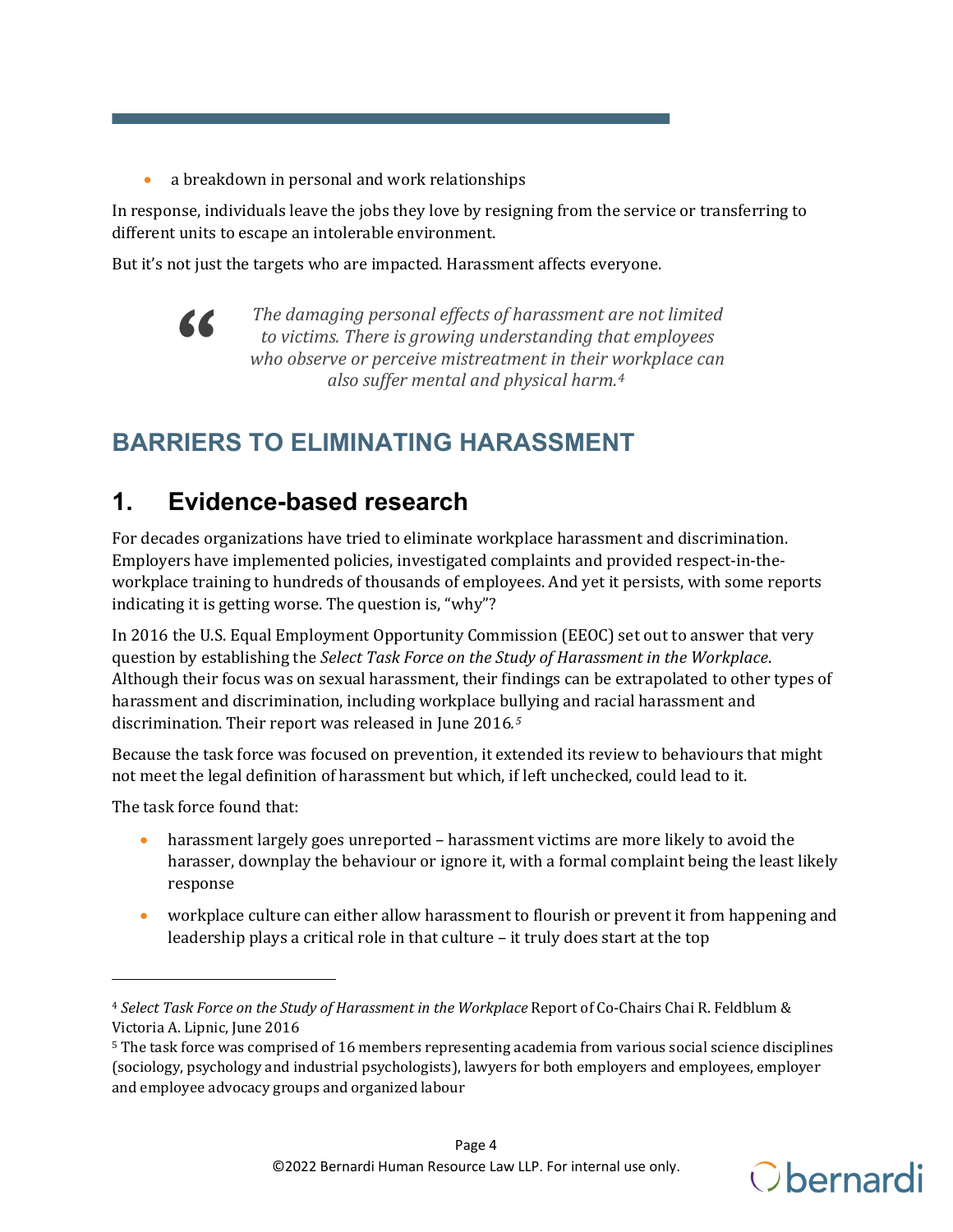- strong accountability systems are required, and they must address not only harassment but also incivility and microaggressions, which are erroneously seen as not sufficiently serious to address
- bystanders need better tools to speak up, and the culture of silence needs to be broken so that everyone works collectively to change the culture

## <span id="page-7-0"></span>**2. Workplace risk factors**

The task force identified certain workplace risk factors which increase the likelihood of harassment.<sup>6</sup> The ones most relevant to policing are noted below.



Sexual and gender-based harassment is more prevalent in male dominated workplaces

#### <span id="page-7-1"></span>**Homogenous workplaces that lack diversity**

Harassment is more likely to occur in workplaces lacking in diversity, whether related to gender, race, colour, sexual orientation or otherwise.

Sexual and gender-based harassment is more common in male dominated workplaces. And racial harassment is more common where the workplace is predominantly composed of one race or ethnic background.

Being outnumbered makes it even harder to speak up against the behaviour.



A strict chain of command makes it harder to speak up

#### <span id="page-7-2"></span>**Workplaces with significant power disparities**

Where organizations operate under a strict chain of command, authority figures may feel emboldened to exploit those in lower ranks and to close rank against complaints. And lower-ranking employees, especially those in the minority, feel too vulnerable to speak up.



<span id="page-7-3"></span><sup>6</sup> For more information, please refer to the U.S. EEOC's Chart of Risk Factors for Harassment and Responsive Strategies:<https://www.eeoc.gov/chart-risk-factors-harassment-and-responsive-strategies>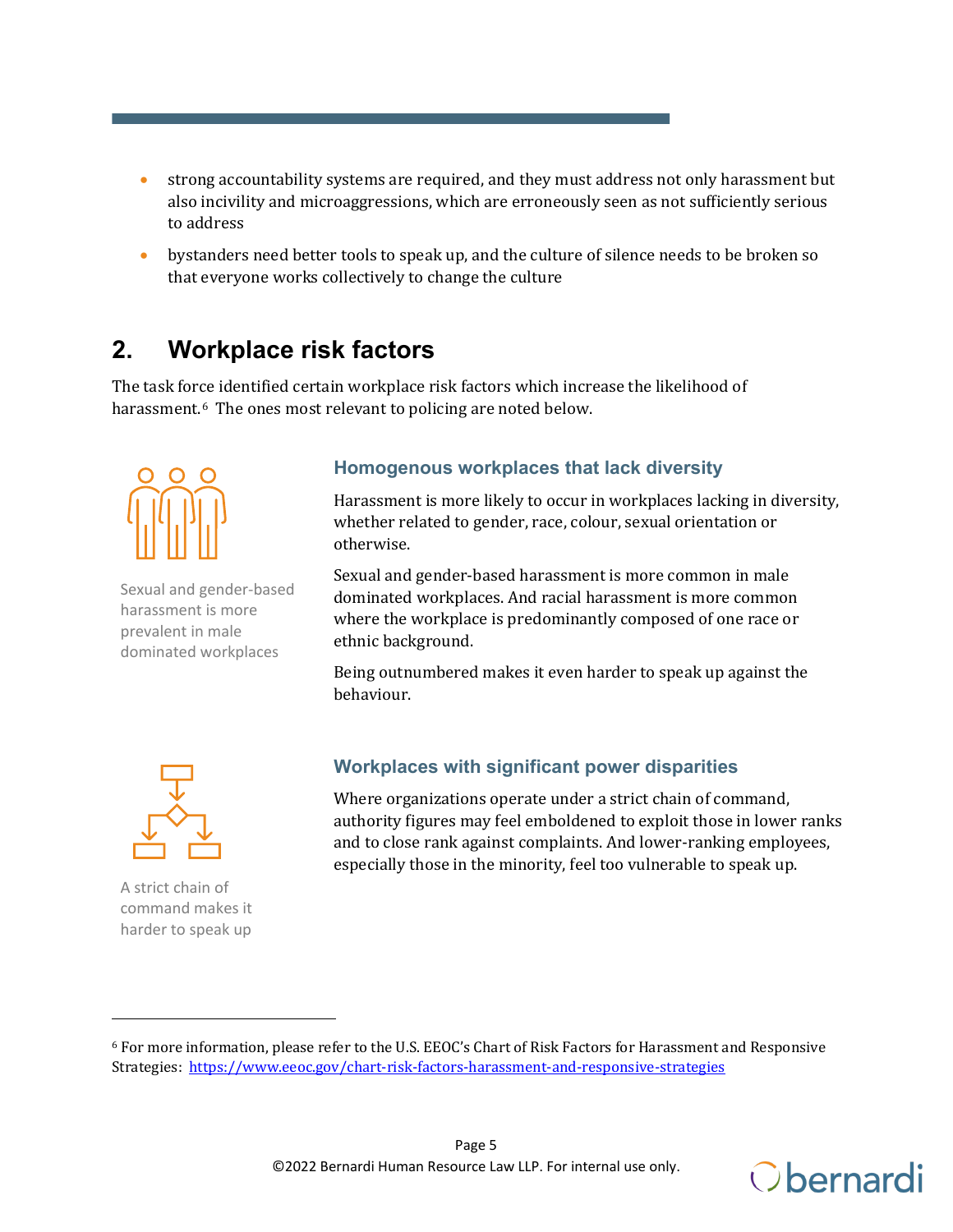

Employees in highranking positions are sometimes protected



Social discord leaks into workplaces



Boundaries can get crossed when people are consuming alcohol together

#### <span id="page-8-0"></span>**Workplaces with "high value" employees**

The conduct of employees in senior level or higher-ranking positions may be minimized or condoned. And high value employees may perceive themselves to be exempt from workplace rules and immune from consequences.

There is also a tendency to seek greater proof when allegations are made against senior-ranking officials.

#### <span id="page-8-1"></span>**Social discord**

Social discord in society at large increases tension and conflict in the workplace. Polarizing and heated discourse may also normalize behaviours that can ultimately lead to harassment. Given the intensity and extent of current social discord, this is a significant risk factor.

#### <span id="page-8-2"></span>**Alcohol consumption**

Alcohol consumption reduces social inhibitions and impairs judgement. Where employees frequently socialize and drink together, lines can become blurred and inappropriate behaviour is more likely to occur.

### <span id="page-8-3"></span>**3. The shield of silence**

Perhaps the biggest hurdle to combatting harassment is silence. In many organizations, particularly policing, the shield of silence is a powerful barrier to speaking up. Being silenced can also be more psychologically damaging than the harassment itself.

The shield of silence manifests in multiple ways.

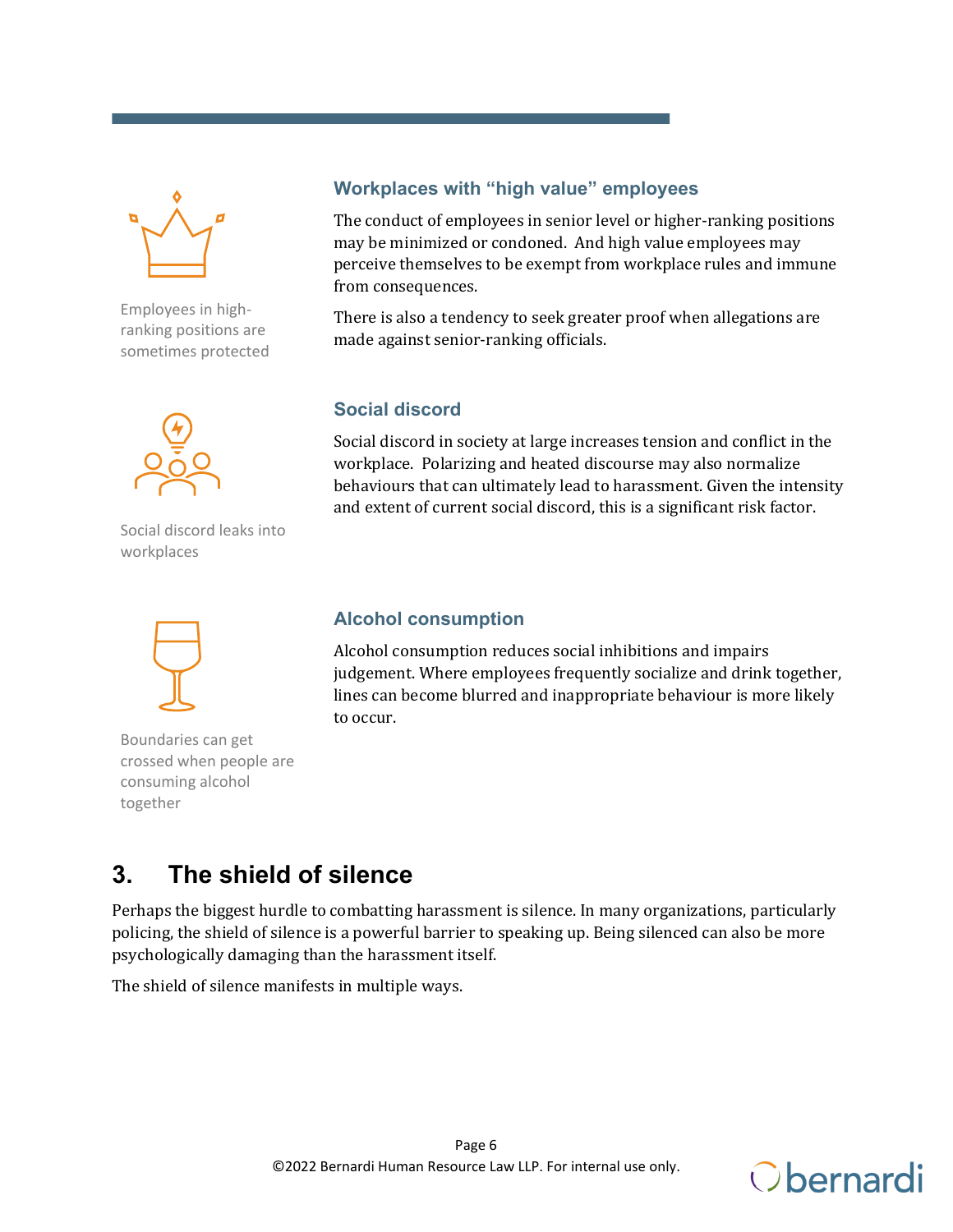

There is pressure not to "rat out" others



Complainants' credibility is sometimes attacked



Those who complain are seen as untrustworthy



Rank protects rank

#### <span id="page-9-0"></span>**Being viewed as a "rat"**

Calling out bad behaviour can put a target on someone's back. Those who come forward can be labelled as a rat, troublemaker or kiss-up to management. And they become socially isolated.

Those who don't "rat" someone out may be seen as more trustworthy.

#### <span id="page-9-1"></span>**Credibility discounting**

Victims are often subjected to tactics that paint them as not credible. Delays in coming forward, lapses in memory due to traumatic events or ongoing relationships with those who have harassed them are weaponized to suggest complainants lack credibility. But these are common psychological responses to harassment.

People will hesitate to come forward when others are subjected to a campaign to prove they are lying.

#### <span id="page-9-2"></span>**Distrust of complainants**

Rather than being supported by their peers, victims of harassment are often ostracized and viewed as less trustworthy. This compounds the impact of the original harassment.

#### <span id="page-9-3"></span>**Belief the harasser will be protected**

People won't speak up if they believe the harasser will be protected. Sometimes that belief is warranted, particularly when the respondent is in a supervisory capacity.

We commonly hear "rank protects rank", which prevents people from coming forward.

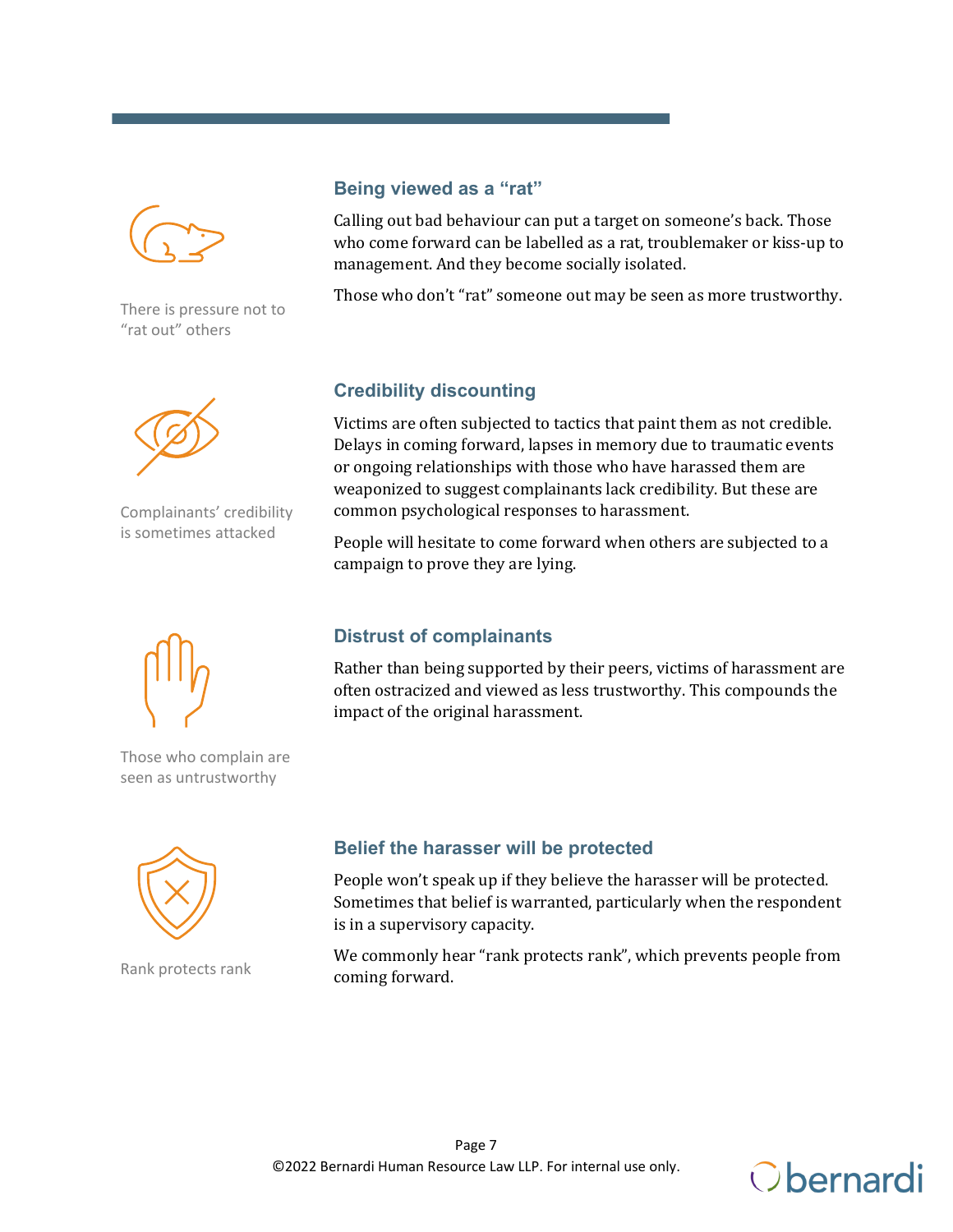

There can be a backlash against those who complain

#### <span id="page-10-0"></span>**Retaliation**

Individuals who complain fear, and experience, retaliation. Sometimes this comes in the form of challenges to promotions and career growth because they are tagged as "complainers" who break rank.

Other times the retaliation is social: they are subjected to exclusion, ostracizing, gossip, and character assassination, all of which are incredibly painful.

## <span id="page-10-1"></span>**4. Not paying enough attention to civility and professionalism**

We have been told not to "sweat the small stuff" but in our experience, the small stuff matters because it accumulates, increasing the risk of workplace harassment or even violence. If disrespectful conduct is condoned and tolerated in the workplace, it can lead to a workplace culture that is toxic, with corresponding retention issues, increased sick leave, low morale, and increased risk of legal liability.

When incivility becomes normalized there is a far greater risk of harassment. As noted by Lauren Stiller Rikleen in the *Shield of Silence*:

"

*…workplace programs designed to meet the letter of the law are generally ineffective. Too often, such programs are premised on the notion that negative behaviours are caused by a lack of knowledge about what conduct is and is not acceptable[7](#page-10-3)*

## <span id="page-10-2"></span>**5. Focusing on individuals rather than workplace norms**

Historically employees have been given the same piece of advice about workplace behaviour: "know your audience". The intent is that it is safe to joke or engage in certain behaviour as long as the other party's comfort level and degree of tolerance is known.



<span id="page-10-3"></span><sup>7</sup> Rikleen, Lauren Stiller. *The Shield of Silence*. American Bar Association, 2019, at p. 72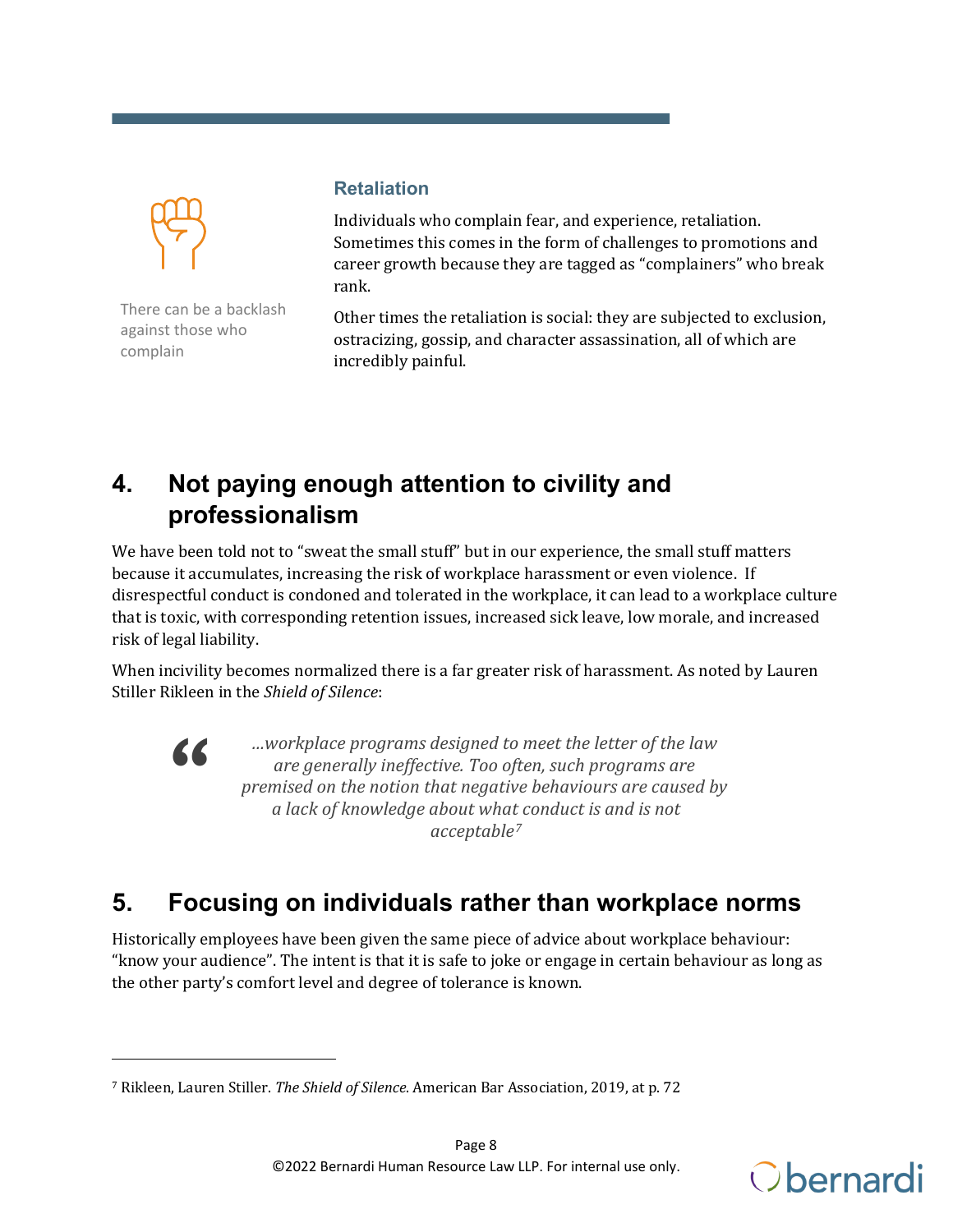In other cases, employees are instructed to be mindful around certain individuals who are viewed as more "sensitive". In either case, the emphasis is placed on the recipient rather than on workplace norms.

Focusing on professionalism and acceptable workplace behaviours, rather than individual tolerance, correctly places the emphasis on culture and norms and removes the onus on the recipient to instigate change by reporting unwelcome behaviour. It also prevents retaliation against those who are perceived to be taking away the "fun" in the workplace.

## <span id="page-11-0"></span>**6. Leaders lack the skills and tools to address harassment**

We often hear leaders tell us they don't know how to address unprofessional behaviour in the moment. Or how to have the conversation with those who report harassment or are alleged to have engaged in it. Leaders who are not well-equipped, or who don't feel confident in how to respond, may fail to follow the right steps, condone the behaviour by omission, and put a chilling effect on people's comfort in coming forward to report.

## <span id="page-11-1"></span>**7. Backlash**

We have seen increased backlash against efforts to address harassment and discrimination as well as broader equity, diversity and inclusion measures. This includes comments that "white men can't get ahead", negative comments about having to attend anti-harassment training and pushback against efforts to drive positive change.

It is critical to recognize the perception among some groups that they are being attacked or blamed for inequities and that they are now losing out. Doing so can reduce backlash and help drive a shared understanding of the mutual benefits of change.



*The magnitude of anti-sexual assault movements like #MeToo and #TimesUp has seeded fear in the minds of young men that they are being discounted, replaced and denigrated, while women gain more momentum and recognition. This mirrors the same kind of backlash we are seeing as white supremacy is increasing as movements like #BlackLivesMatter get traction…The message these men seem to be absorbing is that if marginalized groups have more rights, they will have fewer, which is of course not at all how human rights work.[8](#page-11-2)*



<span id="page-11-2"></span><sup>8</sup> Plank, Liz. *For the Love of Men*. St. Martin's Griffin, 2019, at p. 52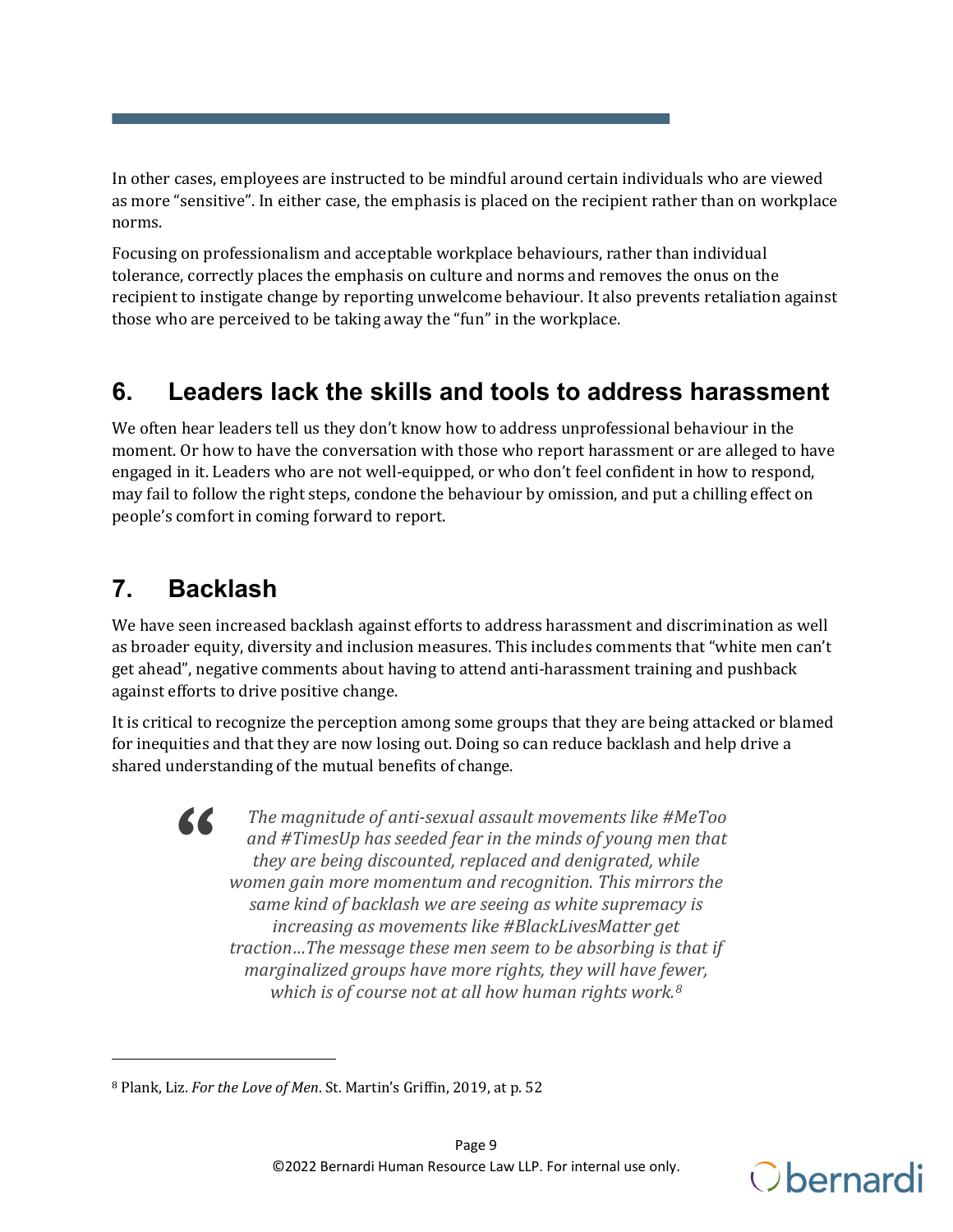## <span id="page-12-0"></span>**CHALLENGES SPECIFIC TO POLICING**

## <span id="page-12-1"></span>**1. Police culture**

Police culture is unique, bringing with it unique challenges and barriers to eliminating harassment and discrimination. We have highlighted some of these below.



Leaders try to maintain friendships with direct reports



Having family members in the same service can create an advantage



Stereotypical gender ideals hurt everyone

#### <span id="page-12-2"></span>**Leaders are, or want to be, friends with the people who report to them**

Although not unique to policing, mid-level leaders often want to be friends with the people who report to them, or at least want to be liked by them.

And sometimes they actually are friends. They may have been constables at the same or have attended police college together. In smaller communities, their families may also know each other.

These personal ties create barriers to interrupting and addressing harassment proactively and in the moment.

#### <span id="page-12-3"></span>**Family members may work for the same service**

Sometimes multiple family members work for the same service. If one of them is a high-ranking officer, they may provide inside knowledge or guidance that gives their other family members a comparative advantage.

#### <span id="page-12-4"></span>**Hegemonic masculinity**

Hegemonic masculinity is the concept that there is a dominant, socially constructed form of masculinity that is valued above femininity and other expressions of masculinity.

In Western culture, hegemonic masculinity is reflective of an authoritative, hyper-masculine, and heterosexual image of a man, while more feminine traits and behaviours are rejected. This is consistent with the dominant culture in many police services.

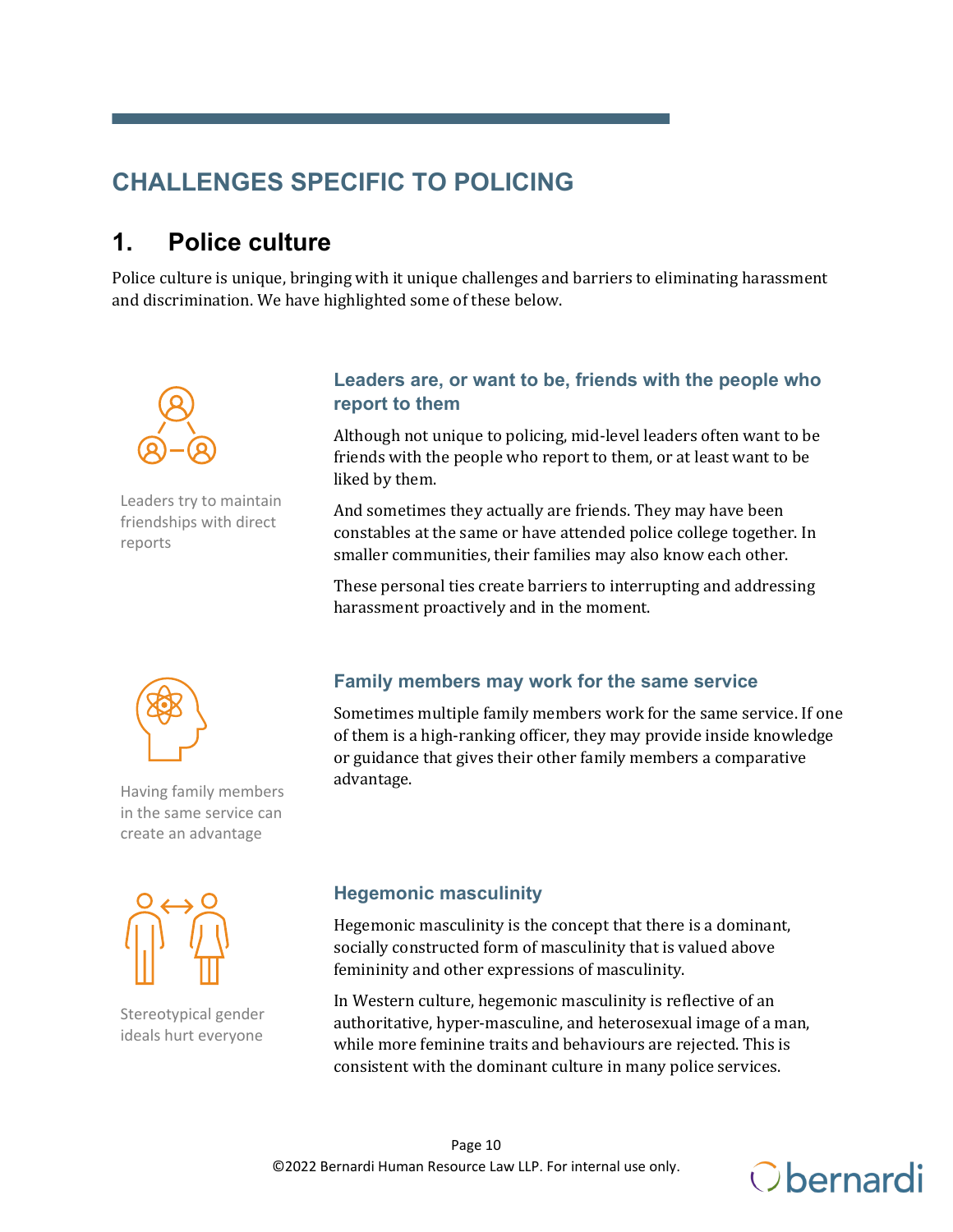Female officers who don't conform are ostracized

When men do not exhibit traits of the dominant form of masculinity, they are often subjected to misogynist or homophobic bullying. This acts as a barrier for male officers to be openly gay, for example, or to express their gender in less stereotypical ways.

Women in policing are disadvantaged through stereotypes and biases that assume:

- nurturing, empathy, or emotional expression are signs women are weak and less competent
- women are physically and emotionally incapable of "real" police work[9](#page-13-1)

Women in positions of authority or who don't conform to these norms may be subjected to crude names, exclusion and harassment.

> *Female officers are socialized to conform to the police culture by accepting their status as "the other" and assimilating into the subculture in order to avoid isolation from the dominant group. [10](#page-13-2)*



Interpersonal conflict is hard for everyone

#### <span id="page-13-0"></span>**Expectations to be tough and tolerate interpersonal conflict and teasing**

There can be a perception that members should be able to handle conflict and teasing, particularly those on the uniform side, and be immune to the impact of harassment, given the conflict they deal with as part of the job. Our experience has been the opposite.

We have heard from many officers who say they can handle even the most difficult of calls. It is the interpersonal conflict that causes the greatest psychological harm and leads many members to consider whether to stay in policing at all.

 $\epsilon$ 

<span id="page-13-2"></span><sup>10</sup> *Ibid*.



<span id="page-13-1"></span><sup>9</sup> "*I Took the Blue Pill*: *The Effect of the Hegemonic Masculine Police Culture on Canadian Policewomen's Identities"*, Lesley Bilkos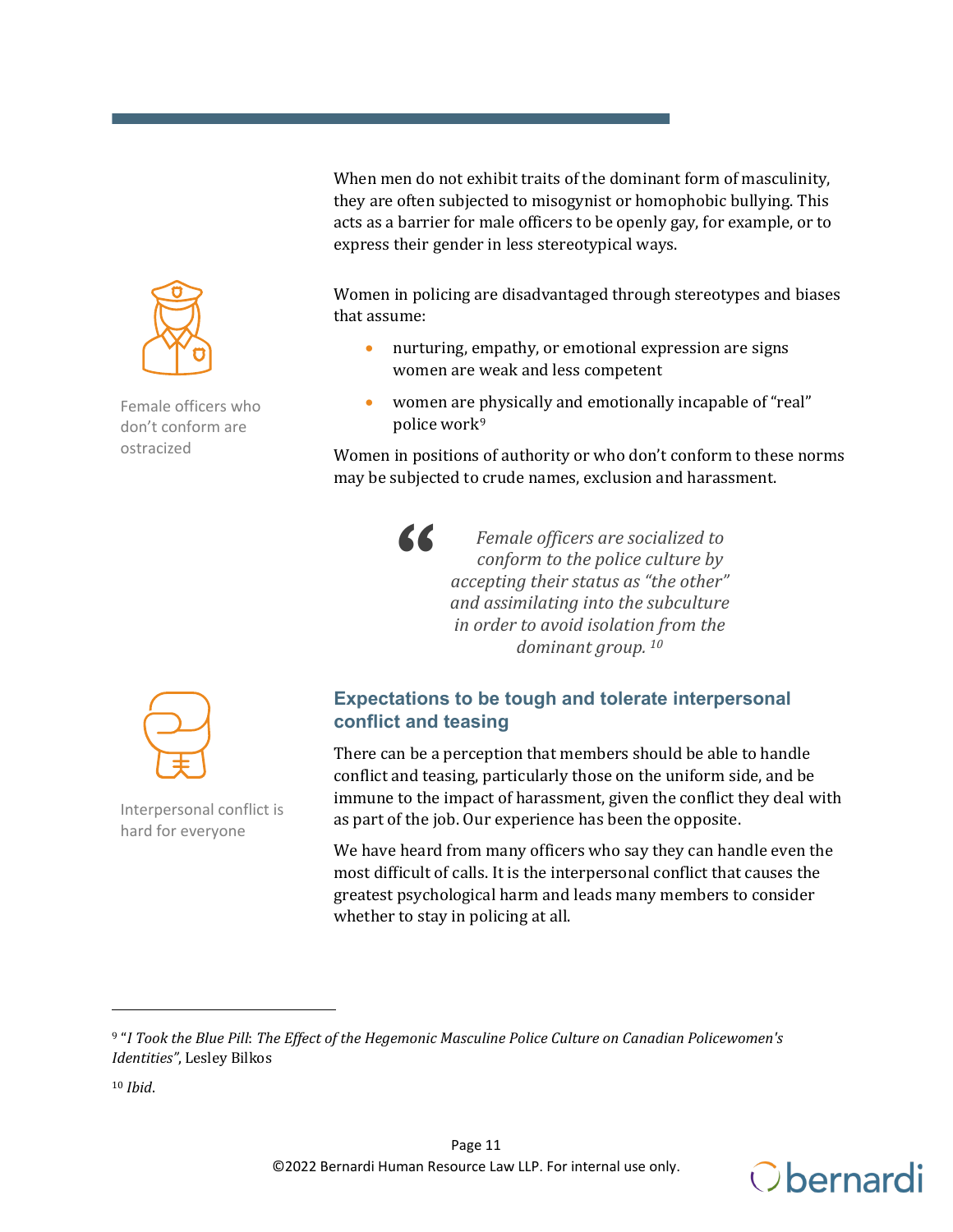

Having to rely on each other for safety makes it harder to report behaviour



Relationships outside of work blur the boundaries



Uniform and civilian members are treated differently

#### <span id="page-14-0"></span>**Reliance on each other for safety**

Officers rely on each other for their very lives.

This contributes to the reluctance to come forward and report harassment out of fear that no one will have their backs on a risky call.

Relationship boundaries may also be crossed after attending highstress calls for service. The adrenaline induced from the call itself and the closeness that develops when discussing it repeatedly afterwards, can create an intimacy that would not exist in a typical work relationship.

#### <span id="page-14-1"></span>**Relationships outside of work**

Personal relationships outside of work blur the lines and boundaries in terms of what is acceptable in the workplace. It can also make people more hesitant to report someone they consider a friend.

The frequency of personal relationships, including dating and marriage, is an important contributor that should not be overlooked.

#### <span id="page-14-2"></span>**Uniform versus civilian**

We repeatedly hear of a divide between the uniform and civilian sides with civilians feeling like they are treated as "second-class citizens".

And there is a sense of not being fully included in workplace initiatives and opportunities for promotions and leadership.

## <span id="page-14-3"></span>**2. Process challenges**

As identified during the roundtable discussion, there are specific process barriers faced in policing that make it more challenging to address workplace harassment.

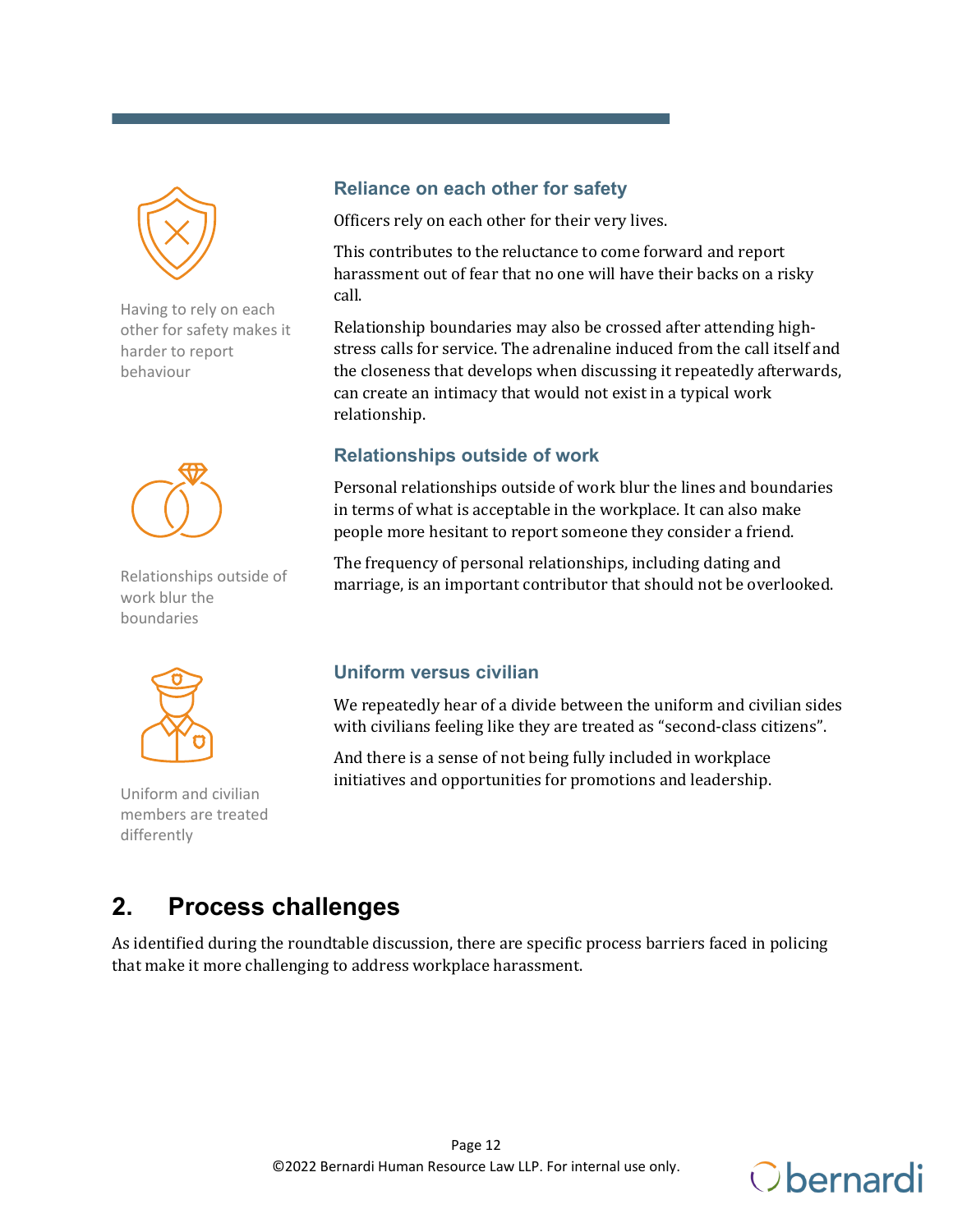Tight deadlines interfere with restoration efforts



Multiple processes create challenges

#### <span id="page-15-0"></span>**Procedures and timelines hinder restorative efforts**

The duty to investigate both incidents and complaints under the *Occupational Health & Safety Act* (OHSA), and the procedures and timelines imposed under the PSA make other interventions and restorative practices such as mediation and conflict resolution difficult.

#### <span id="page-15-1"></span>**Duplication of processes**

There is an overlap between investigations and findings under the OHSA and the *Ontario Human Rights Code* (the Code) versus the *Police Services Act* (PSA). This results in:

- the potential for conflicting findings
- delays, which impede the ability to address the harassment, and which disrupt the unit in which the allegations arose
- an increased psychological burden on both complainants and respondents including complainants potentially having to retell and relive traumatic events

Competing standards of proof can lead to conflicting findings

#### <span id="page-15-2"></span>**Competing standards of proof**

The standard for findings of harassment under the OHSA and the Code is "balance of probabilities". This has been expressed as "more likely true than not" or 50% +1. Under the PSA, the standard is "clear and convincing evidence". This has not been adequately defined by the courts other than to suggest that it means more than "balance of probabilities" and less than "beyond a reasonable doubt".

As a result, a finding of harassment might be made in one context and not another. In our experience, the standards have also sometimes been misunderstood or misapplied by internal investigators.

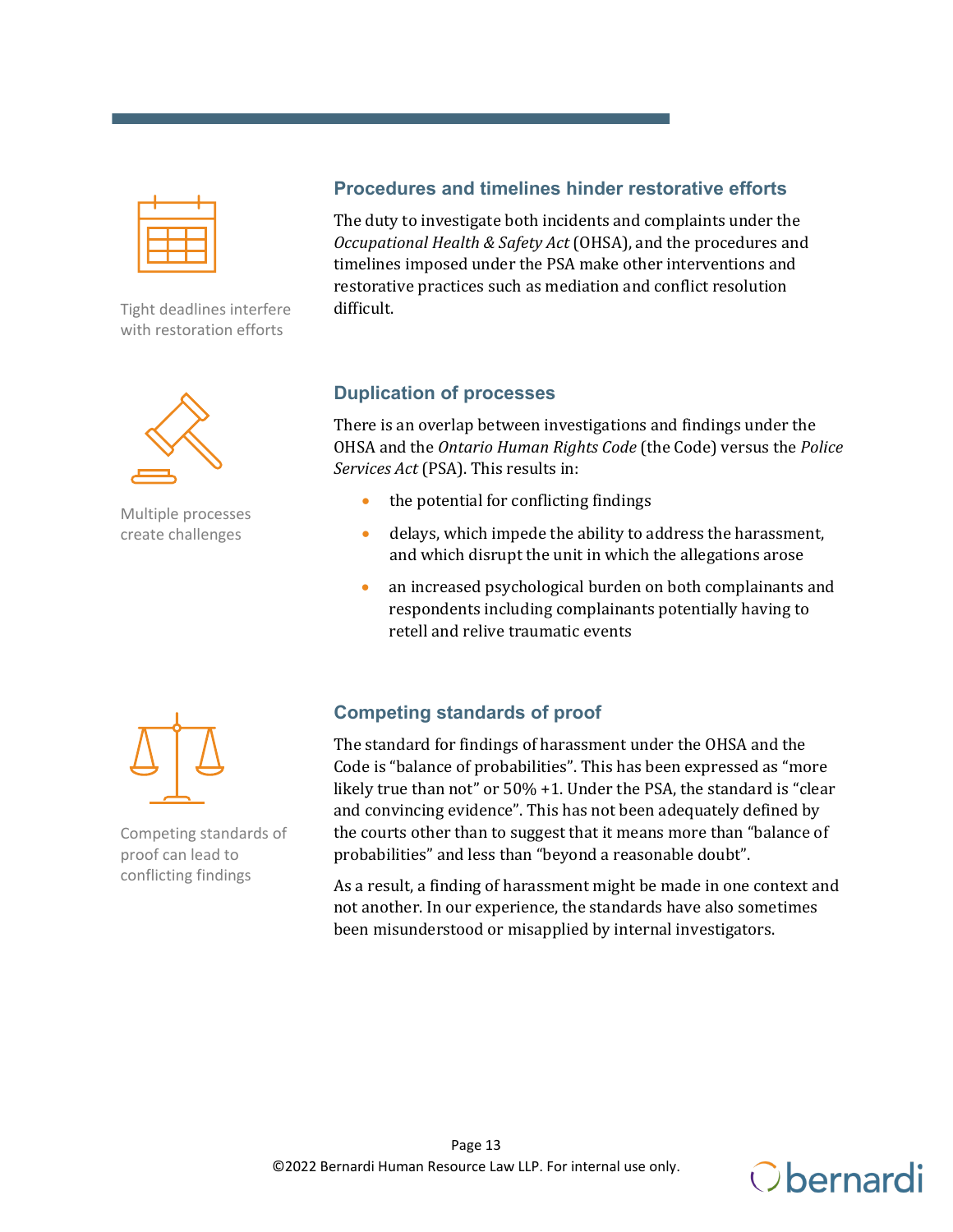

Sunset clauses can make progressive discipline harder



Internal investigators lack adequate training

There is a perception of bias with internal investigators

#### <span id="page-16-0"></span>**Disciplinary standards**

The two-year sunset clause on discipline under the PSA can impact the ability to hold people accountable for continued behaviour.

There are also different disciplinary sanctions imposed for civilians versus uniformed officers which create inherent unfairness.

#### <span id="page-16-1"></span>**Challenges with internal investigations**

We have frequently heard individuals express concern about potential bias when investigations are conducted internally and a desire for an external process. This was also raised as a concern during the roundtable discussion with some police services moving towards greater involvement of external investigators.

Along with concerns about neutrality, people report a lack of confidentiality during investigations, which causes distrust in the process and acts as a barrier for coming forward.

There is also a lack of adequate training of internal investigators who may not be aware of or adhere to best practices for workplace harassment investigations. This includes the applicable standard of proof, or what behaviours constitute harassment.

While use of external investigators can offset concerns about neutrality and enable police agencies to tap into their expertise, it can be costly and can make a "bigger deal" out of an incident and potentially increase the timeline for completion.

And there is often inconsistency in what is deemed to be harassment and how discipline is meted out for various offences. For example, officers who are well-liked or perceived as having leadership potential may be given a proverbial slap on the wrist that still enables them to be promoted. This leads to a perception of bias and favouritism.

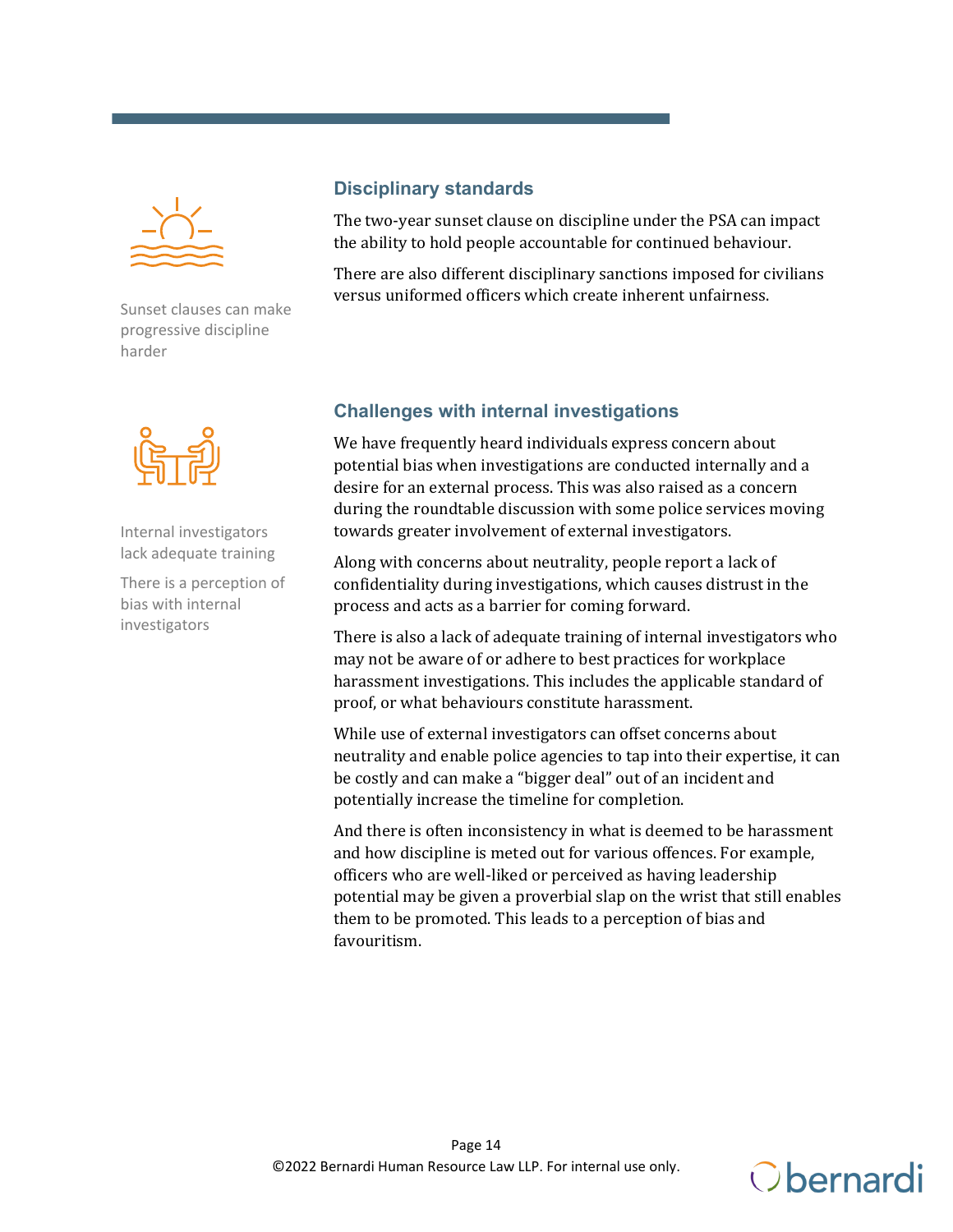## <span id="page-17-0"></span>Future State

While there are clearly challenges in addressing harassment and discrimination, and changing any workplace culture is complicated, there is much that can be done. There is no single approach that will address everything. But with a multipronged approach, success is within reach.

Below is a blueprint for changing workplace culture.



## <span id="page-17-1"></span>**STRATEGIES AND RECOMMENDATIONS**

### <span id="page-17-2"></span>**1. Improve processes**

While processes on their own won't eliminate harassment, they provide a roadmap for how to address it in a consistent manner. They also help provide transparency and aid individuals in seeking remedies.

|  | the control of the control of the control of<br>the control of the control of the con-<br><u> The Common State State Sta</u> te<br>the control of the control of |  |
|--|------------------------------------------------------------------------------------------------------------------------------------------------------------------|--|
|  |                                                                                                                                                                  |  |
|  |                                                                                                                                                                  |  |
|  |                                                                                                                                                                  |  |

Provide a simple guide on respect in the workplace

#### <span id="page-17-3"></span>**Policies**

Under the OHSA employers have a duty to review their harassment policies annually. Regardless of the legal requirement, this is a best practice.

Many of the policies we review in the police service are written in a regulatory style and can be quite dense and hard to navigate. There

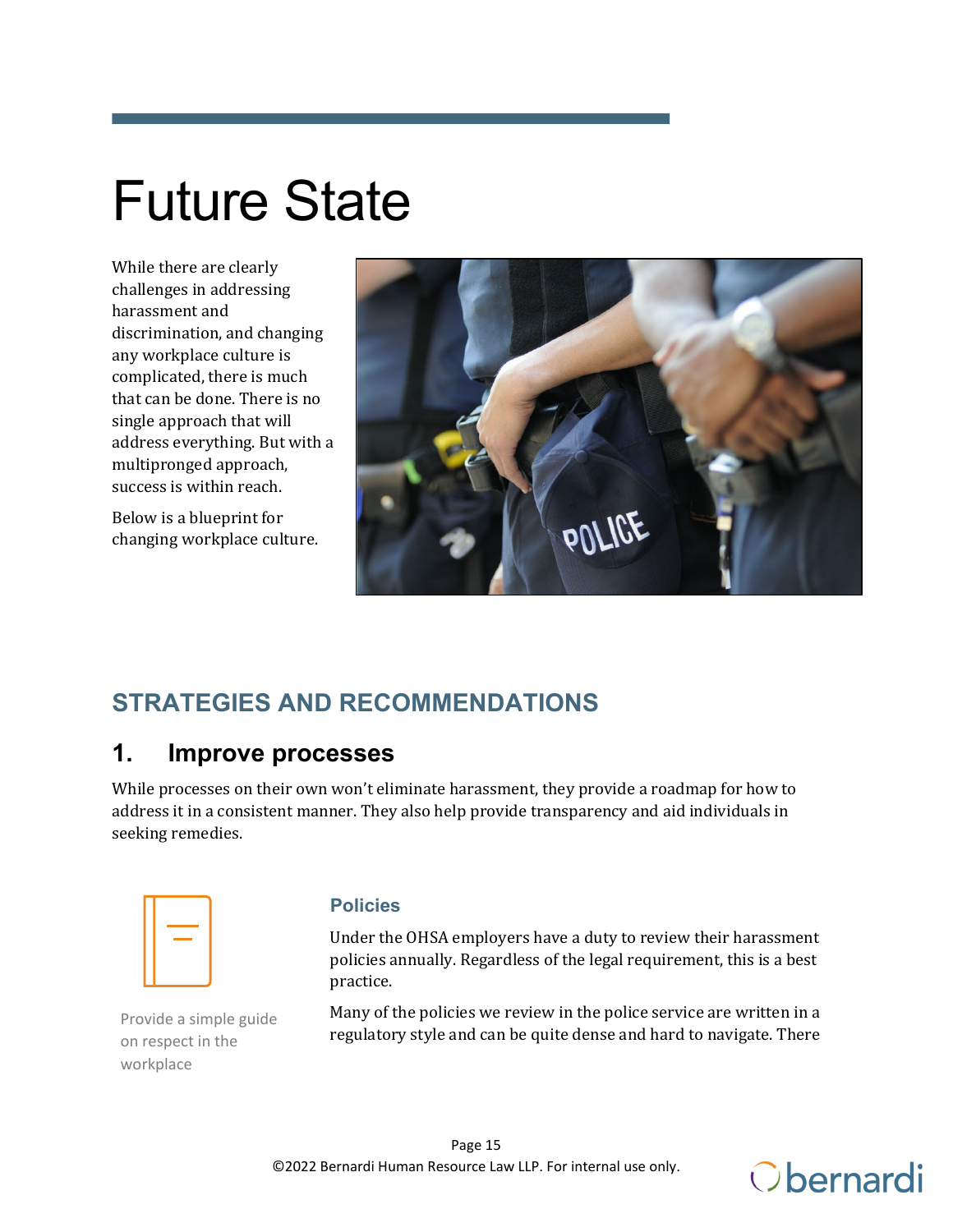is also frequent overlap between policies. This makes it harder to navigate and understand the process.

We recommend eliminating overlap and providing an easy reference guide to the investigation process along with examples of harassment. This could be a flowchart, brochure, or even a video.

Employees want to know what to expect if they file a complaint, have a complaint filed against them, or are asked to be a witness in an investigation. Make that information easy to access.

> " *Organizations should not require a strict legal definition to be met before they can respond to conduct that undermines a culture of civility and respect. Behaviours can be identified as unacceptable, regardless of whether they are legally actionable.[11](#page-18-1)*

We also recommend having a companion policy that deals with workplace civility.

Having a civility policy enables agencies to address and apply consequences to behaviour that may not meet the threshold of harassment, but which could become harassment if it goes unchecked.

#### <span id="page-18-0"></span>**Triage complaints**

Some services have instituted a practice of triaging complaints prior to commencing an investigation. The triage process can be used to determine whether some other form of restoration or conflict resolution may be appropriate and can aid in determining whether to investigate internally or by using an external investigator.

This can be performed by a small committee that can include both uniform and civilian members. Working with the police association can also help by creating greater transparency and buy-in to the decisions around how and when complaints are investigated.



Implement a civility policy



Use a committee to triage complaints



<span id="page-18-1"></span><sup>11</sup> *The Shield of Silence*, *supra*, at p.125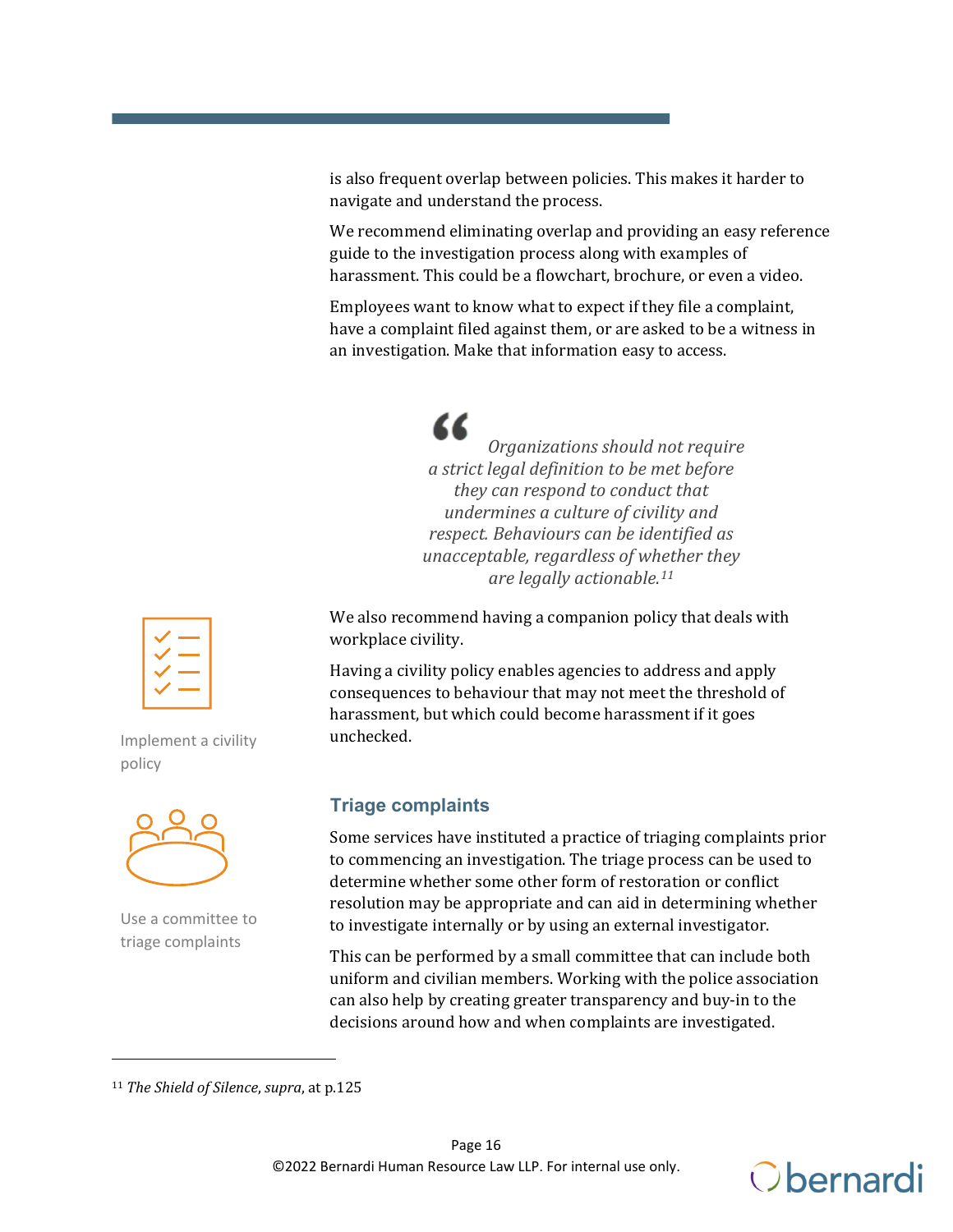

Have a review committee determine outcomes



Train internal investigators

#### <span id="page-19-0"></span>**Decisions on outcome**

Similar to having a committee review incoming complaints and triaging them, a committee can also be used to determine the outcome after an investigation is concluded and the report is issued. This can help ensure consistency, improve neutrality and decisionmaking and protect confidentiality.

#### <span id="page-19-1"></span>**Improve investigation processes**

Part of the pressure to use external investigators stems from the fact that internal processes are sometimes flawed.

It is critical to ensure that internal investigators have the proper training on best practices in conducting harassment investigations as well as a solid foundation in what is, and is not, harassment and discrimination. Effective training will ensure better and more accurate and consistent findings.

Investigation training should cover:

- the duty of procedural fairness owed to all parties
- trauma-informed investigations
- witness selection (this can avoid interviewing unnecessary witnesses which increases the risk of a confidentiality breach and extends the length of the investigation)
- how to document the process
- making findings
	- o the standard of proof
	- o assessing credibility
	- o what behaviour constitutes harassment
- effective and legally defensible investigation reports

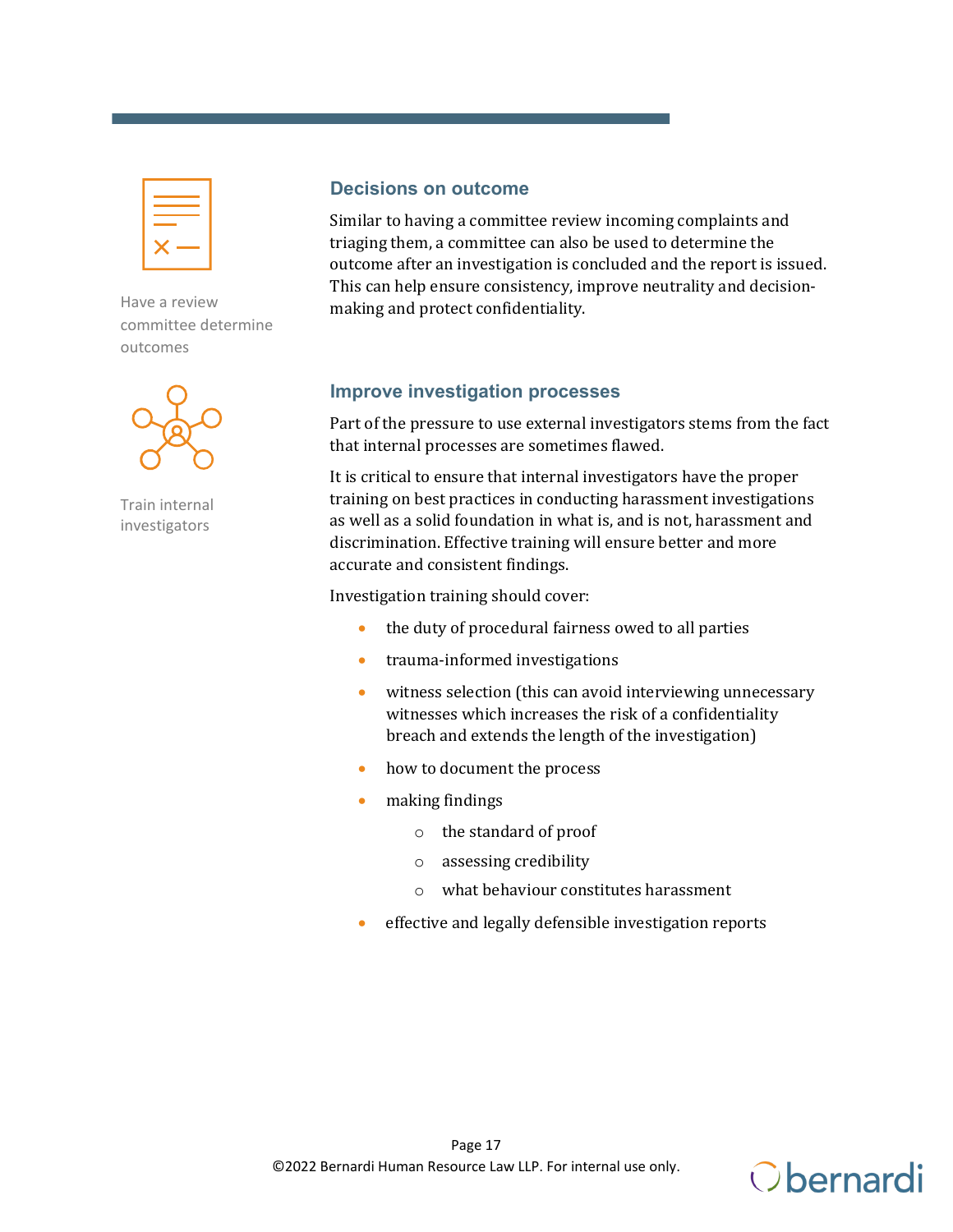

Establish a roster of external investigators



Employer-initiated complaints can protect individuals



Increase transparency and communication during the process Provide wellness supports

It may also be useful to establish a roster of external investigators.

When establishing a roster, consideration should be given to:

- the requisite skillset (harassment investigations are complex and require an understanding not just of the law but also the psychology of harassment and discrimination and the impact of trauma)
- what type of complaints should be referred to an external investigator (e.g., where the allegations involve a potential human rights breach, are serious in nature, or involve a senior leader)

#### <span id="page-20-0"></span>**Use employer-initiated investigations where appropriate**

Employer-initiated investigations are also an important tool in eliminating harassment as they remove the onus on an individual to file a complaint. The service can determine that an investigation is warranted based on information it receives without necessarily identifying a complainant. This is particularly helpful when dealing with toxic team dynamics.

#### <span id="page-20-1"></span>**Enhance communication and support during investigations**

Providing greater transparency and communication around the investigation process helps parties cope psychologically. It also engenders trust in the process. This includes regular updates on the status of an investigation, such as telling the complainant when the respondent has been notified of the investigation and when witnesses are being interviewed.

Investigations are stressful for everyone involved – complainants, respondents and even witnesses. Providing wellness supports throughout the process can ease that stress.

Although there is no duty to provide parties with the report, there is a duty to provide outcomes under the OHSA. This is best accomplished through a conclusion meeting in which the findings are explained, including where necessary, explaining the applicable standard of proof and what constitutes harassment.

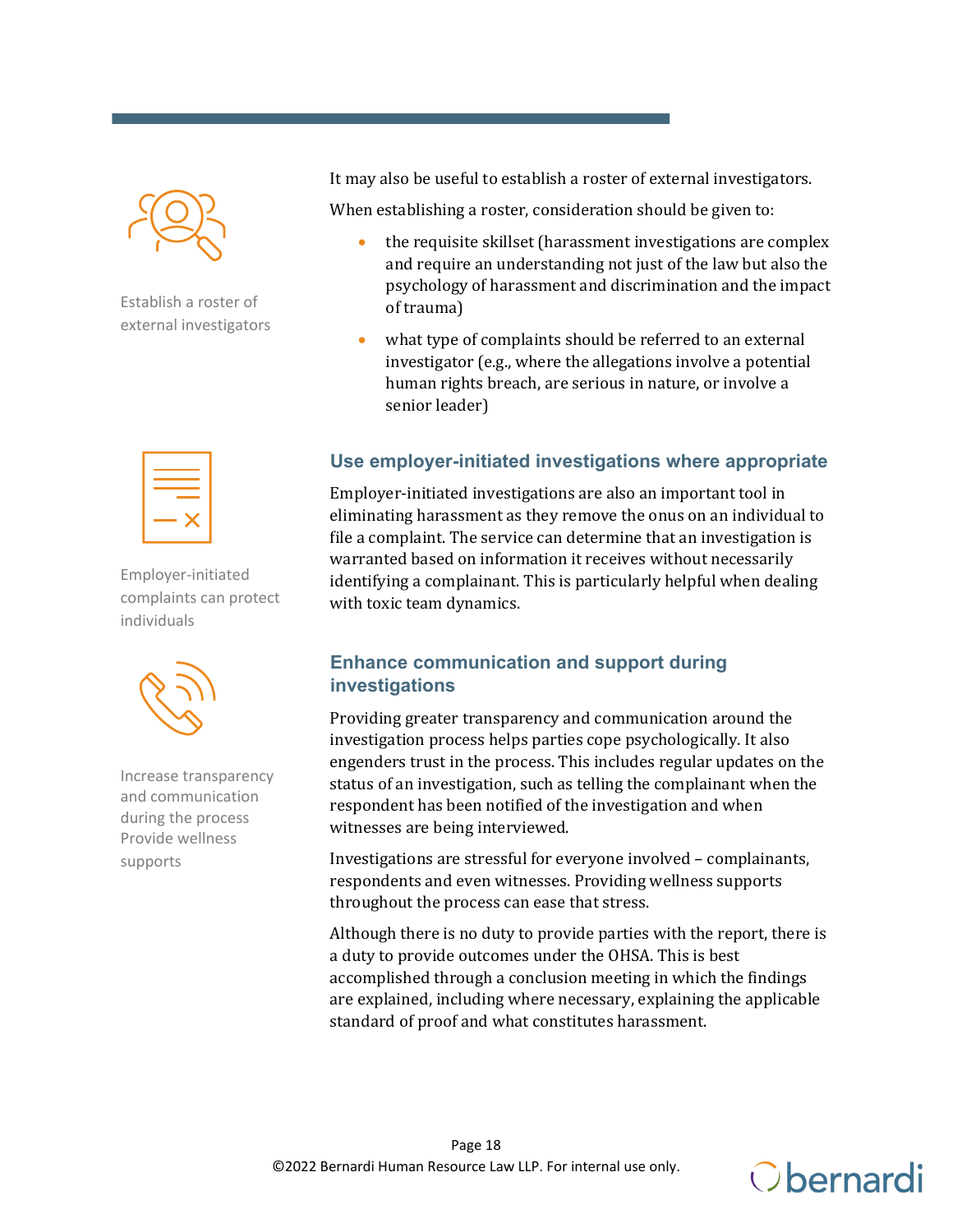

Ensure perpetrators receive required education

#### <span id="page-21-0"></span>**Follow through on outcomes**

If an outcome such as sensitivity training is ordered as part of an investigation, follow through to ensure that the condition is met.

We have seen too many instances where a respondent is ordered to undergo sensitivity training or individual coaching that doesn't end up happening.

## <span id="page-21-1"></span>**2. Address systemic barriers**

Too often efforts at eliminating harassment and discrimination focus on addressing the behaviour rather than the causes of it. Identifying, tracking and removing systemic barriers should form the backbone of efforts to drive cultural change.



#### <span id="page-21-2"></span>**Data tracking**

Peter Drucker famously said: "what gets measured gets managed". That is true of harassment and discrimination as well.

It is important to track:

Track data to identify trends

- the number and type of complaints
- where those complaints are coming from (e.g., is there a problem with a particular unit)
- demographics of complainants and respondents including race and gender
- trends such as an increase/decrease in a particular type of complaint

Data is also important since workplaces with a lot of harassment are also likely to have other forms of bias present including stereotyping, discrimination and inequality.

It may also be helpful to share trends across the sector to provide benchmarks on where your particular service sits and to get a better sense of progress in tackling these issues.

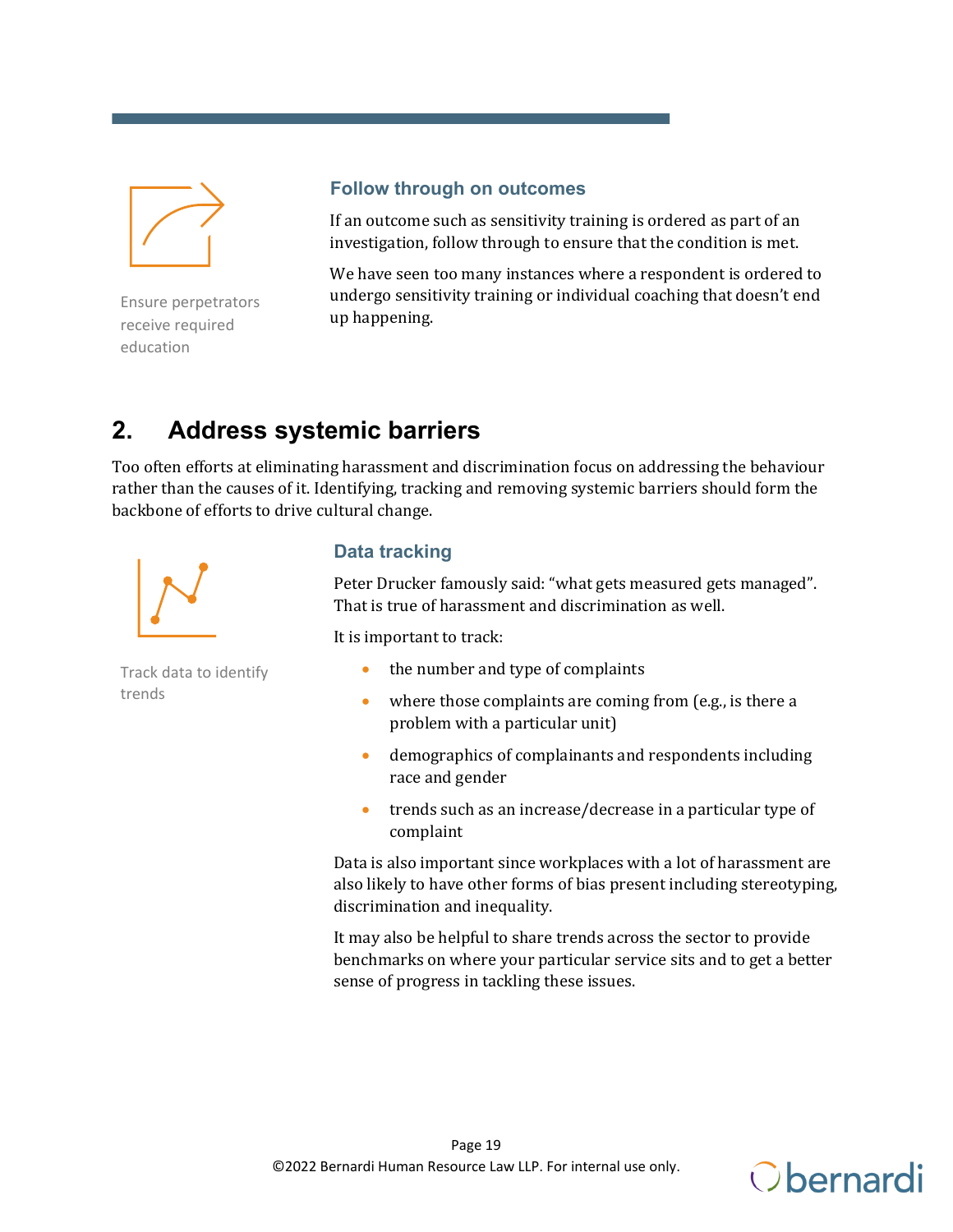

Apply an intersectional lens when evaluating behaviour



Address institutional barriers

Focus on diversity, equity and inclusion

#### <span id="page-22-0"></span>**Apply an intersectional lens**

Often, we speak about race, disability and other forms of prohibited discrimination as distinct and separate from gender, class, and sexuality. What's missing, according to lawyer and civil rights advocate, Kimberle Crenshaw, who coined the term "intersectionality", is that some people can be subjected to all of these at once, compounding their already disadvantaged and marginalized position within organizations and leading to double discrimination. As Crenshaw powerfully says, "If you see inequality as a 'them problem' or 'unfortunate other' problem, that is a problem".[12](#page-22-2)

It is critical to view discrimination through an intersectional lens, recognizing that there are inherent biases against Black, Indigenous and persons of colour (BIPOC) as well as members of the queer and trans communities. This includes examining whether there is a workplace culture that permits microaggressions and condones and normalizes harmful "jokes".

#### <span id="page-22-1"></span>**Address institutional barriers**

To address and overcome systemic barriers:

- advise all employees of the resources and supports available to address bias and discrimination
- evaluate hiring and promotion practices to eliminate barriers: we frequently hear comments that the promotional process is an "old boys' club" and that the demographics of the existing leadership ranks are merely replicated while others complain that there is "reverse discrimination" with white men being shut out of the hiring and promotional processes
- provide equal access to both formal and informal mentorship



<span id="page-22-2"></span><sup>&</sup>lt;sup>12</sup> Please refer to the article published by UN Women on July 1, 2020 for further information: [https://www.unwomen.org/en/news/stories/2020/6/explainer-intersectional-feminism-what-it-means](https://www.unwomen.org/en/news/stories/2020/6/explainer-intersectional-feminism-what-it-means-and-why-it-matters)[and-why-it-matters](https://www.unwomen.org/en/news/stories/2020/6/explainer-intersectional-feminism-what-it-means-and-why-it-matters)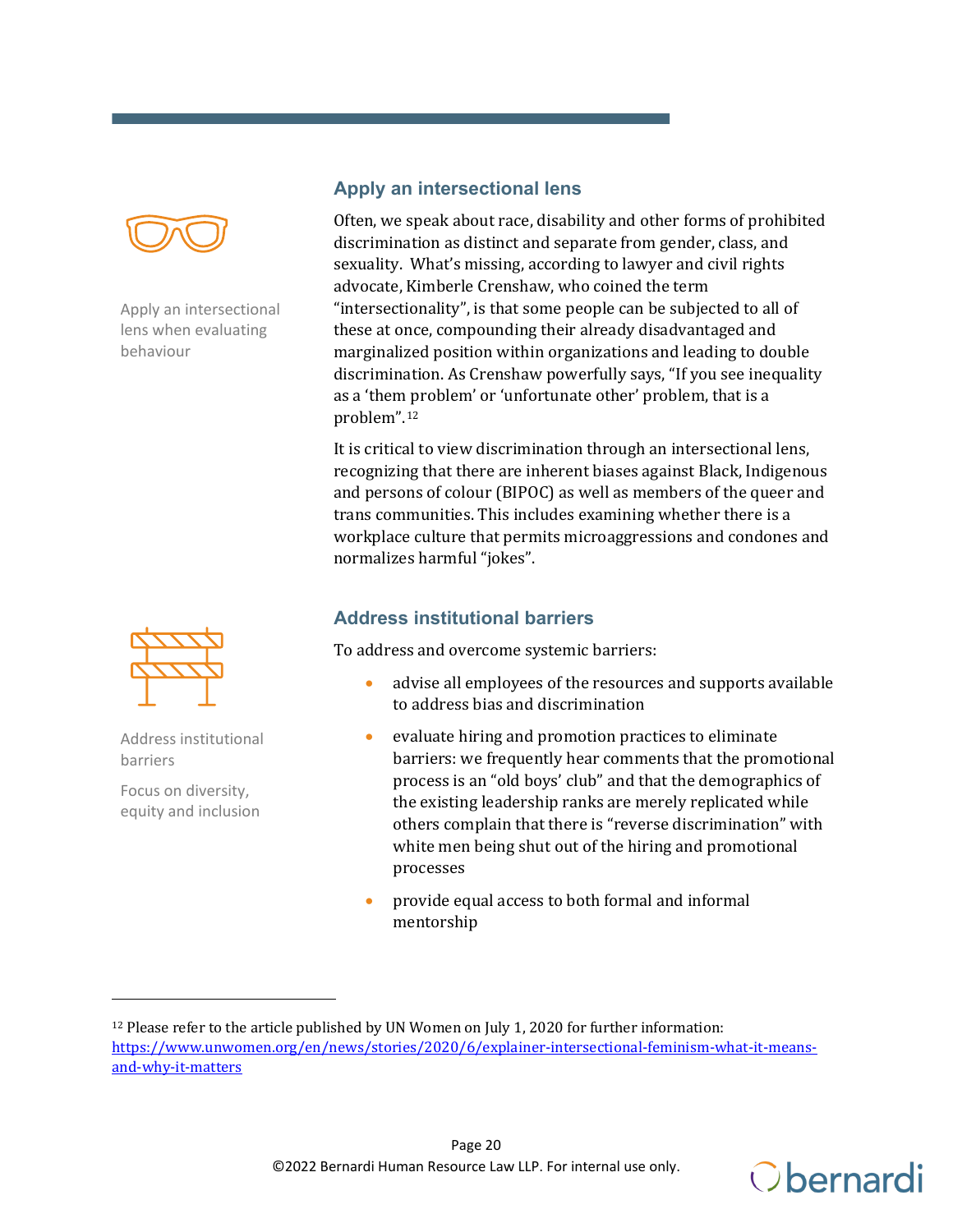• review investigation reports and discipline decisions to determine whether unconscious bias has crept into the decision-making process

*The lack of diversity in powerful roles in institutions reinforces a workplace in which the dominant culture makes and enforces rules, leaving the organization vulnerable to abuses of power that can manifest in negative conduct and improper behaviors.[13](#page-23-2)*  $\epsilon$ 

### <span id="page-23-0"></span>**3. Raise awareness**

It is critical to raise awareness not just of harassment but also of the behaviours that lead to it like microaggressions and incivility.



Implement a full suite of training programs

#### <span id="page-23-1"></span>**Training**

No organization can "train away" harassment and discrimination. But it is a fundamental part of the respectful workplace toolbox. For it to work it needs to be focused on changing behaviour.

It also needs to be mandatory. Because when training is voluntary, those who need it most are least likely to attend.[14](#page-23-3)

There are several types of training that should be included in the mix:

• *Skills-development training for mid-level leaders*. They are the linchpin in any efforts to eliminate harassment and discrimination but are often poorly equipped to do so. Teach them how to respond with specific examples and opportunities to practice. Providing them with a tip sheet to use when confronting difficult situations can also help.

<span id="page-23-2"></span><sup>13</sup> *The Shield of Silence*, supra., at p.135



<span id="page-23-3"></span><sup>14</sup> Williams, Joan C. *Bias Interrupted*. Harvard Business Review Press, 2021, at p.28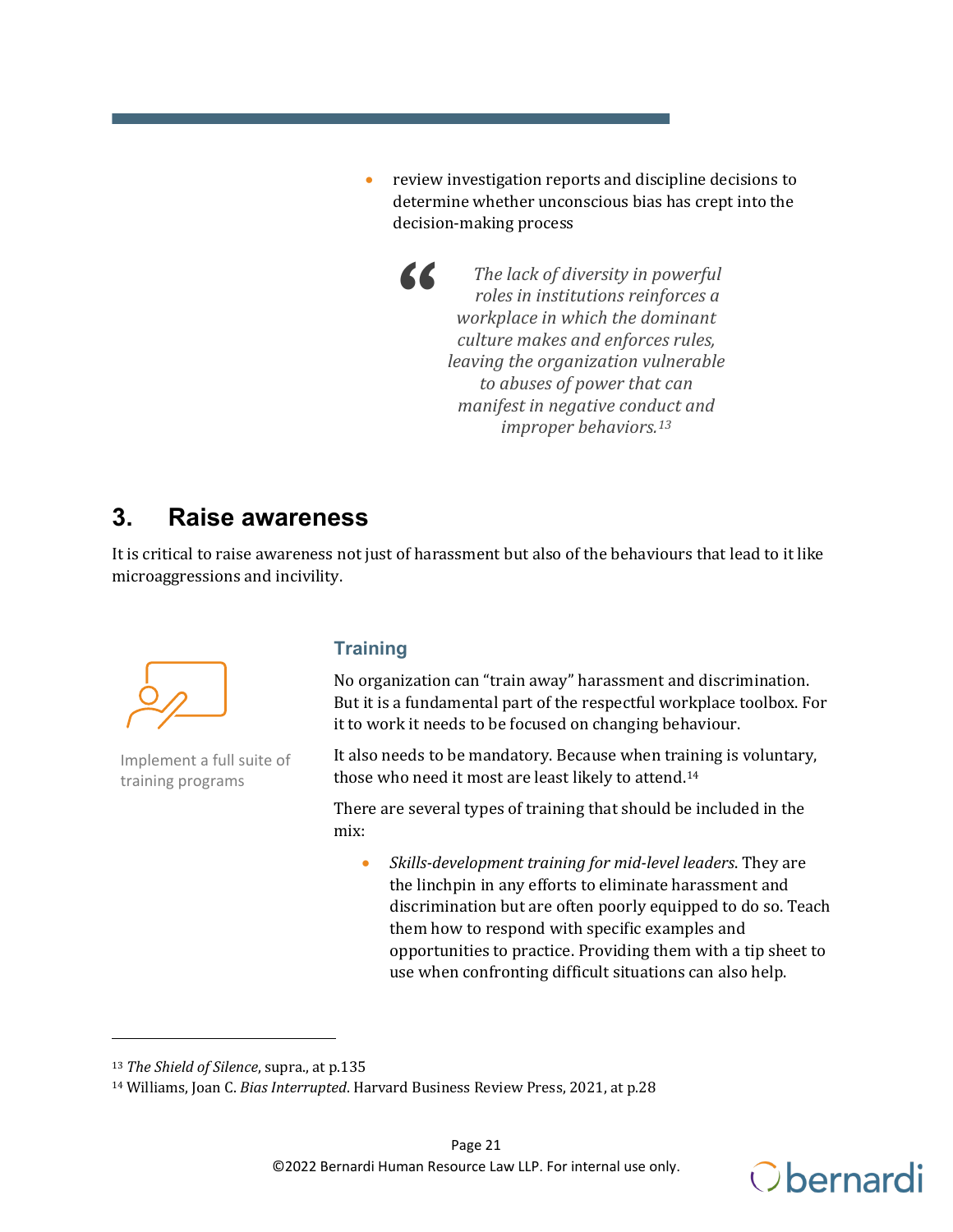

Provide service-wide respect training



Help members learn to be UP-standers



Provide resolution conflict tools



Help members identify and disrupt bias

- *Provide service-wide respect training*. This should be live as opposed to watching a "canned" video so that the presenter can gauge how the information is received, tailor the discussion and answer questions. The training should also focus on incivility and professionalism since those are the building blocks of a psychologically safe workplace. A discussion of gender norms and the impact on the workplace is also an important element of driving positive change.
- *Bystander training.* Some agencies are exploring the ABLE (Active Bystandership for Law Enforcement) Project. Based in the U.S. it "helps prepare officers to successfully intervene to prevent harm and to create a law enforcement culture that supports peer intervention".
- Emphasize the importance of moral courage and being an UP-stander instead of a bystander.
- *Crucial conversations/difficult conversations training* to build the skills to handle interpersonal conflict before it festers and grows into harassment. This should be used for both interpersonal conflict and for leaders, whose jobs will inevitably include difficult conversations when holding people accountable.
- *Implicit bias training*. This training should be focused not just on understanding bias but on disrupting it when it inevitably occurs. Stereotypes and bias are difficult to eliminate but raising awareness and changing behaviour is possible.

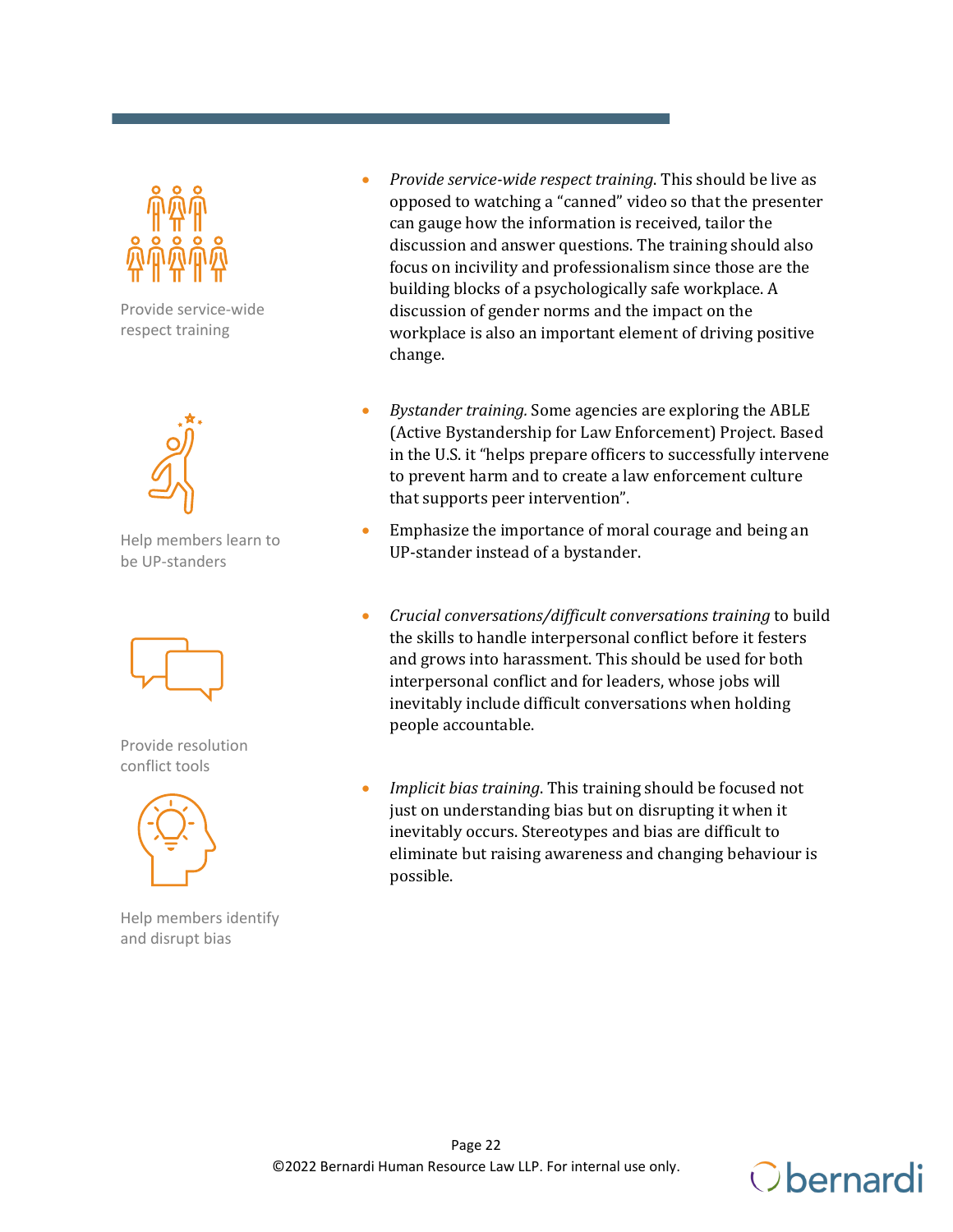

"Canned", online learning is ineffective at changing behaviour: make it live

As noted above, it's not just the subject-matter of the training that matters. How it is conducted is critical. Poorly executed training is weak at best and damaging at worst. Establishing a shared understanding of harassment is important but the training should also be scenario-based with a focus on skills and scripts for addressing harassment and disrespect as a supervisor, bystander or recipient.

> *…when trained correctly, middle-managers and firstline supervisors in particular can be an employer's most valuable resource in preventing and stopping harassment. [15](#page-25-2)*  $\epsilon$



Clarify how far the workplace extends

Clarify how far the workplace extends: Sometimes harassment occurs while engaging in social activities outside work such as going out for drinks or playing sports. It can also occur on social media such as Facebook or WhatsApp chat groups. Make it clear that those activities may be considered the workplace and that expectations on respectful engagement transcend the four corners of the workplace.

## <span id="page-25-0"></span>**4. Transform Culture**

Transforming culture is important but complicated. It is also not linear: some change will happen in spurts and sometimes there are setbacks. But a sustained effort can ensure ultimate success.



Leaders must act as the standard bearers for a respectful workplace

#### <span id="page-25-1"></span>**Leadership**

Leaders need to be role models but sometimes they engage in destructive behaviours. This includes both engaging in harassment or disrespect themselves and condoning it by laughing or deciding it's not important enough to address. It is critical to reinforce the need for leaders to act in the moment, every moment of the day. And to hold them accountable when they don't meet that expectation.

<span id="page-25-2"></span><sup>15</sup> *EEOC Task Force, supra*

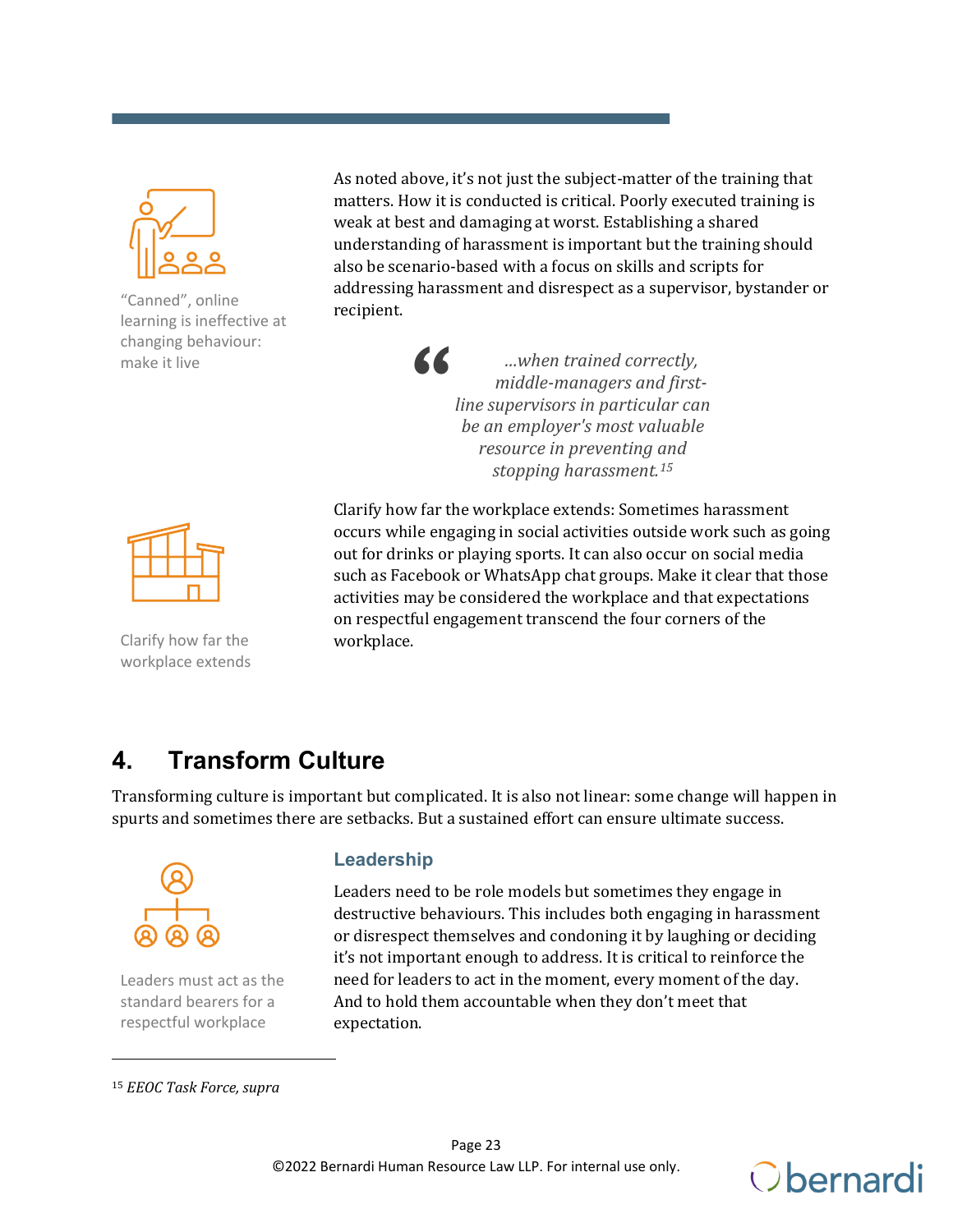| п<br>the control of the control of the<br>٦ |  |
|---------------------------------------------|--|
|                                             |  |

Make respectful engagement a performance criteria

One important strategy is making respectful engagement part of the performance evaluation process for leaders. This includes measuring their own behaviour against workplace values as well as how they prevent and address toxic behaviour within their units. For example, if there are repeated complaints, frequent requests for transfers and a high level of absenteeism within a unit, the leader could be tasked with fixing it and evaluated on efforts to do so.

> *Leaders must embody the behavioral values of their*  **66** Leaders must embody the<br>behavioral values of their<br>organization as much as they must *meet deadlines, improve products and services and manage people.[16](#page-26-1)*

#### <span id="page-26-0"></span>**Hold people accountable**

Too often consequences aren't proportional to the behaviour. Harassment has a substantial, detrimental impact on victims and the workplace culture. The repercussions for participating should reflect that impact. Consequences that are too lenient don't deter the harasser or others from the behaviour and send a signal that it's accepted. And it causes people not to report it since they fear it won't result in any meaningful change.

> *…if the goal is to foster a culture of civility and respect, it is necessary to create a climate where negative behaviors are not tolerated and clear standards are set regarding the way people interact with each other as colleagues.[17](#page-26-2)*  $\epsilon$

<span id="page-26-1"></span>

<span id="page-26-2"></span><sup>17</sup> *The Shield of Silence*, *supra* at p.64





Hold people accountable in the moment, every moment of the day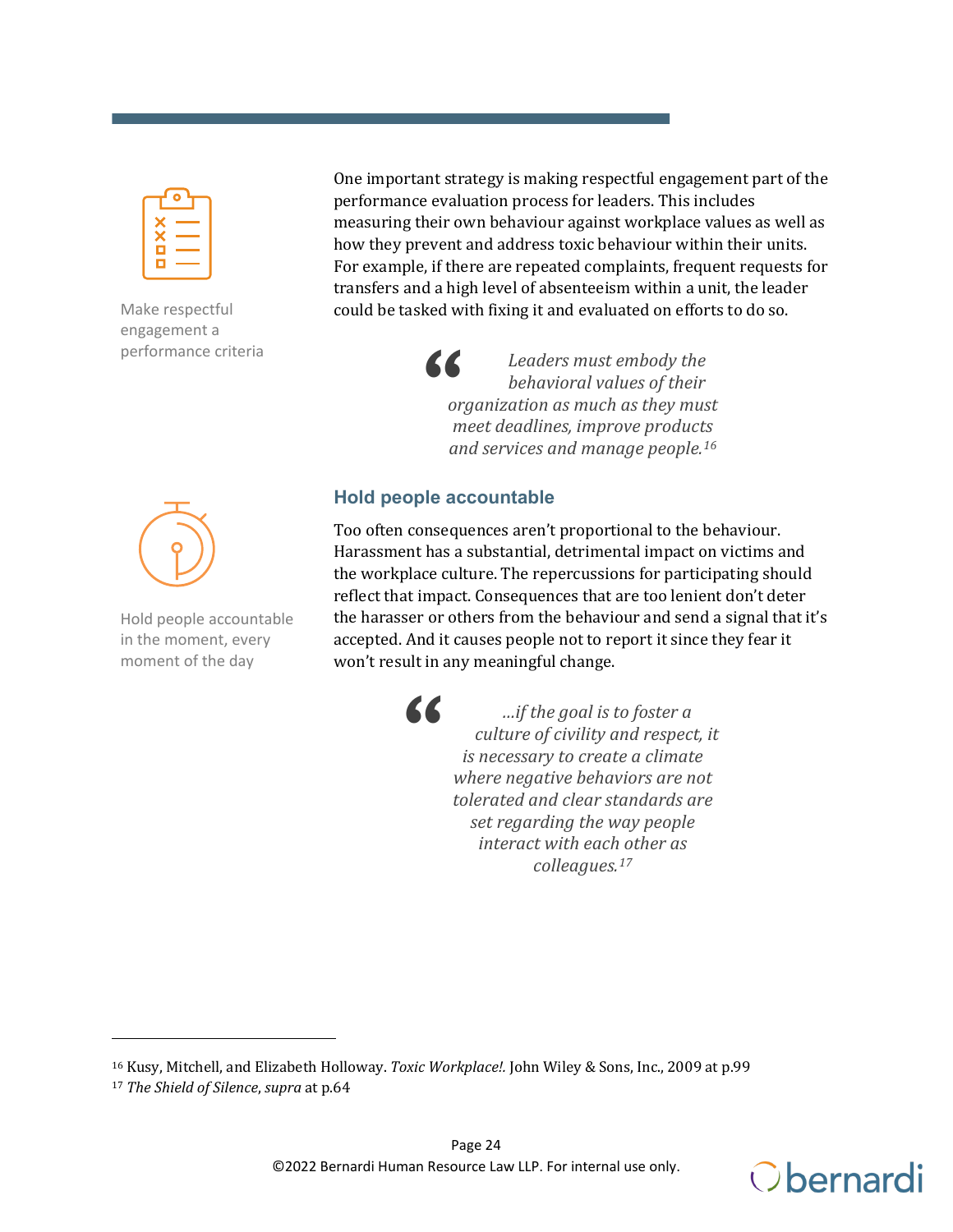

Promote civility and professionalism

Establish expectations for acceptable workplace behaviour

#### <span id="page-27-0"></span>**Sweat the small stuff**

In conjunction with the above training, awareness campaigns on civility and respect and the importance of moral courage in eliminating harassment and discrimination can be useful. Setting boundaries and clear guidelines on what is not considered acceptable in the workplace will help individuals stay within the lines. For example, sexual banter and sexualized jokes sometimes become normalized. A best practice would be to make it clear that such conduct is not considered professional in the workplace, regardless of whether it is welcomed by others.

> *[O]rganizations cannot simply depend on federal guidelines and legalities in establishing policies about respectful behavior. The leadership of an organization must both determine what are unacceptable behaviors and set out the consequences of persons who consistently engage in them.[18](#page-27-2)*

#### <span id="page-27-1"></span>**Make it safe to report**

 $\epsilon$ 

Be vigilant to ensure that confidentiality is maintained, and retaliation is prevented.

Let parties know that they have the right to be free of retaliation and let them know how to report it if it occurs. This includes witnesses who may also fear retaliation for participating.

And if there is a confidentiality breach or retaliation occurs, address it immediately and hold people accountable, to build trust in the process.



People are more likely to report harassment if they feel it is safe to do so

<span id="page-27-2"></span><sup>18</sup> *Toxic Workplace!, supra.*

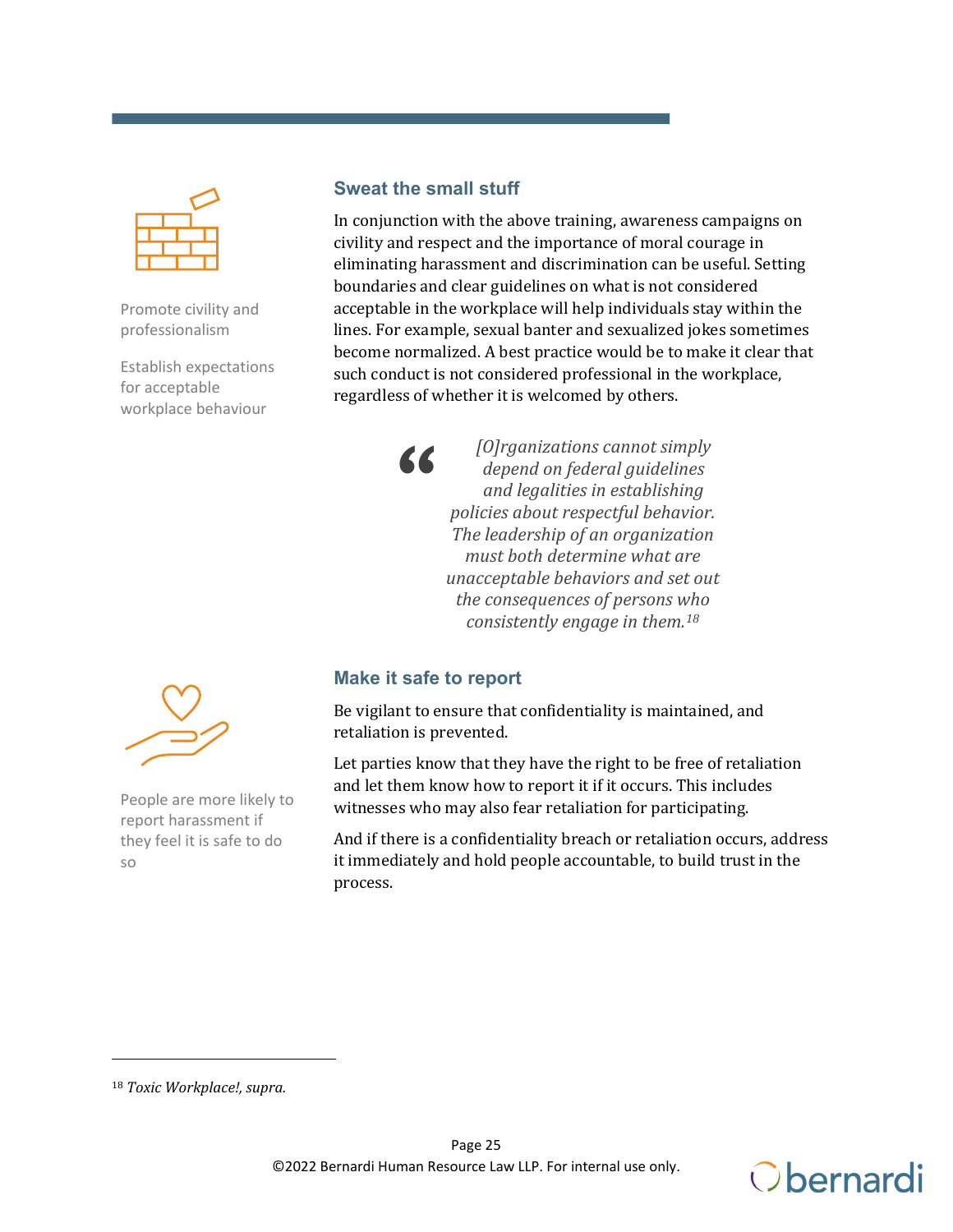

Help people resolve conflict before it festers and grows



Work with the police association to achieve positive change



Focus on the champions who can help drive positive change

#### <span id="page-28-0"></span>**Engage restorative practices**

Several agencies have created workplace conflict resolution specialists or units to help resolve conflict before it festers into harassment. This can be effective as a means of quickly resolving issues in a way that enables people to continue to work together harmoniously.

Another practice is to conduct workplace culture assessments. These can be done organization-wide or for particular units where there have been reports of increased conflict, harassment or discrimination. Such assessments are effective at identifying root causes and determining a tailored response.

#### <span id="page-28-1"></span>**Work closely with the police association**

Encourage the police association to be part of the solution.

Eliminating harassment and discrimination is a shared goal and it can be more easily achieved by working closely with the police association. This can be particularly important with respect to workplace training initiatives, culture assessments and policy development.

#### <span id="page-28-2"></span>**Find the champions**

We often focus on the bad actors – those who violate policies by harassing or disrespecting others. But we should also focus on the other end of the spectrum – the potential champions of a respectful culture. Empower and encourage them to help create a respectful and psychologically safe workplace.

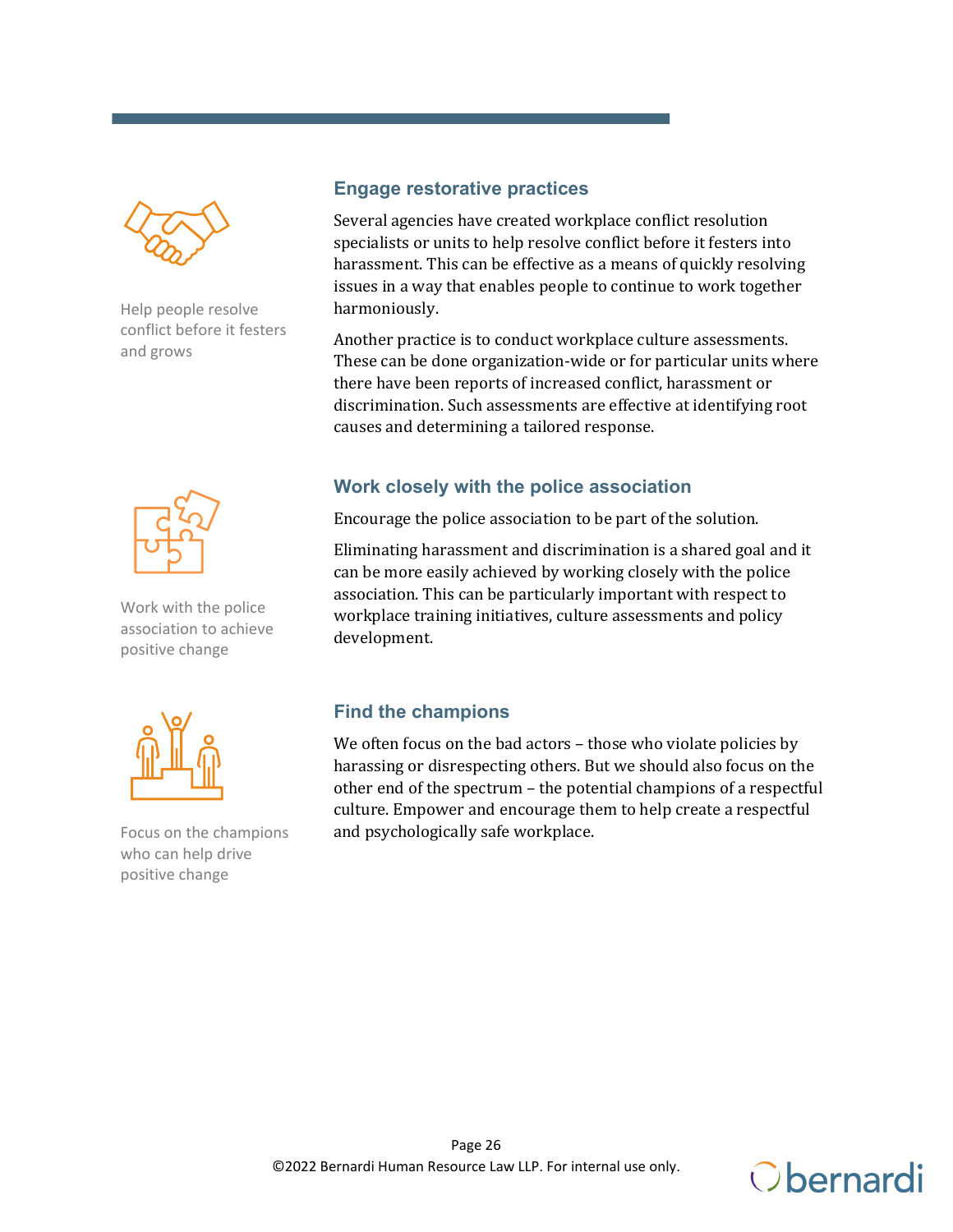## <span id="page-29-0"></span>**WORKING TOGETHER**

At the end of the roundtable the discussion turned to where to go from here. There was consensus that the conversation was valuable and that working together is beneficial. Several participants noted the value of getting internal buy-in from the top to participate in this process.

Some suggestions on how to effectively work together include:

- having regular meetings and focusing on particular issues in-depth in each meeting (e.g., intake processes, workplace restoration, training and what a fair investigation process looks like)
- conducting a survey to determine key priorities for the deep-dive meetings
- establishing norms around best practices for eliminating and addressing harassment and discrimination
- sharing resources and data on trends
- determining best practices, to achieve consistency
- uniting to lobby for improvements to legislation
- educating adjudicators and arbitrators on the impact of harassment on individual victims and the workplace as a whole

## <span id="page-29-1"></span>**CONCLUSION**

While changing workplace culture and norms can be complex and challenging, by taking a multipronged and sustained approach, positive change is possible.

 $\epsilon$ 

*As the myriad recommendations and research examples indicate, there is a roadmap for eliminating harassment and other negative behaviors in the workplace, and it starts with changing workplace culture. The specific ways to accomplish this change may vary from workplace to workplace, but the answers exist and are accessible to any organization with engaged leaders willing to commit to the effort. [19](#page-29-2)*



<span id="page-29-2"></span><sup>19</sup> *Ibid*, at p.173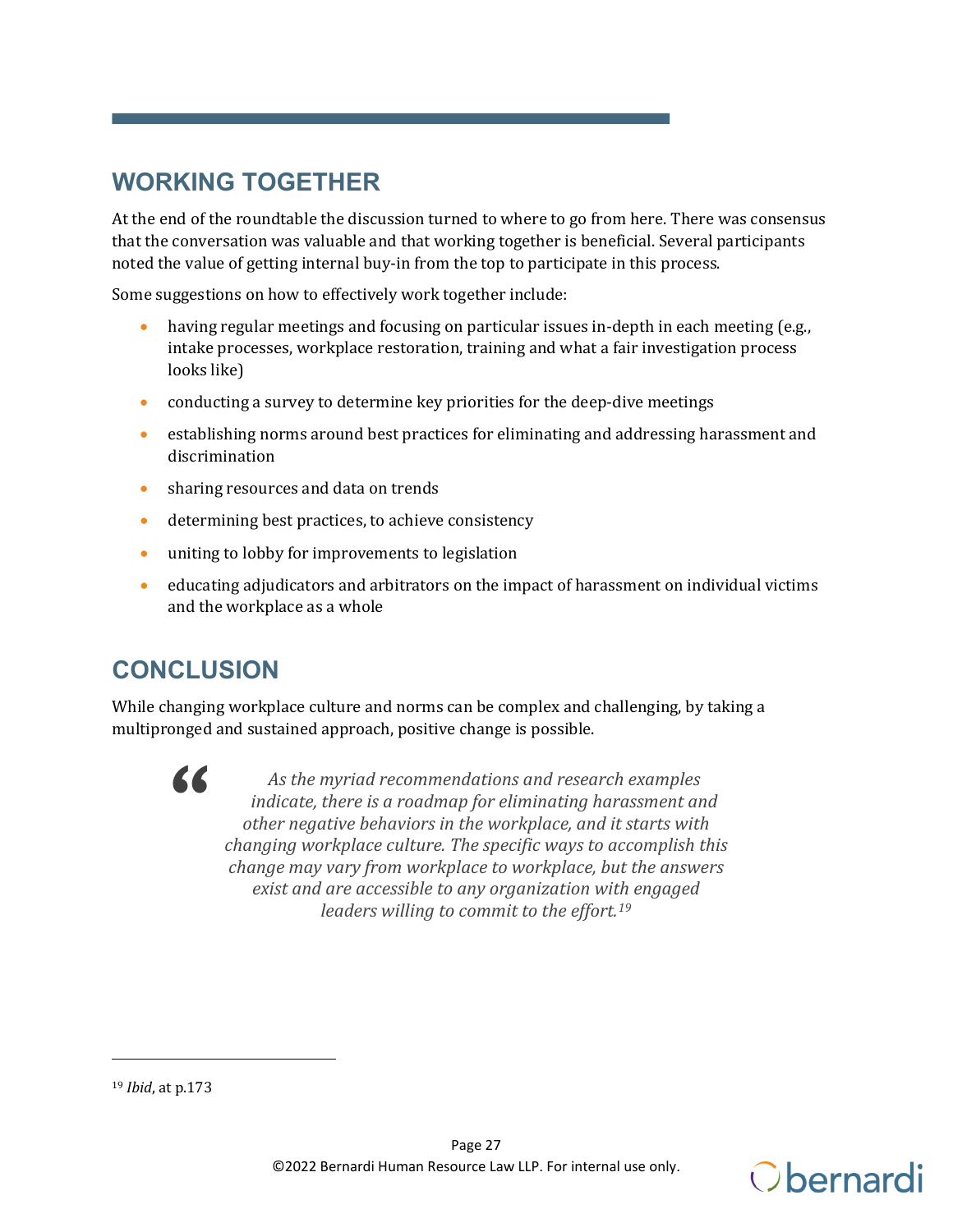## <span id="page-30-0"></span>**ABOUT BERNARDI**

We are a group of lawyers, investigators, conflict resolution specialists and HR professionals whose mission is to create psychologically safe and healthy workplaces.

For more than 25 years we have been on the ground working with thousands of employees, supervisors, managers, union representatives and HR professionals. Through that work we have developed a deep understanding of the different perspectives and challenges of each group and workplace culture we serve.

We have a strong background in police culture, gained through our work assisting multiple police agencies across the province of all sizes by:

- conducting respect-in-the-workplace training
- training leaders on how to create and maintain a harassment-free workplace
- providing training on diversity and inclusion, unconscious bias and anti-racism
- investigating complaints of sexual and gender-based harassment, bullying, workplace violence, racial and systemic discrimination, and code of conduct violations, among others
- developing policies on respect and professionalism in the workplace
- reviewing and advising on harassment and respect policies and procedures
- training internal workplace investigators
- conducting individual sensitivity training
- providing coaching, conflict resolution and mediation
- conducting workplace culture assessments (including surveys and focus group meetings)

## *Transforming workplaces so that people and organizations can thrive*